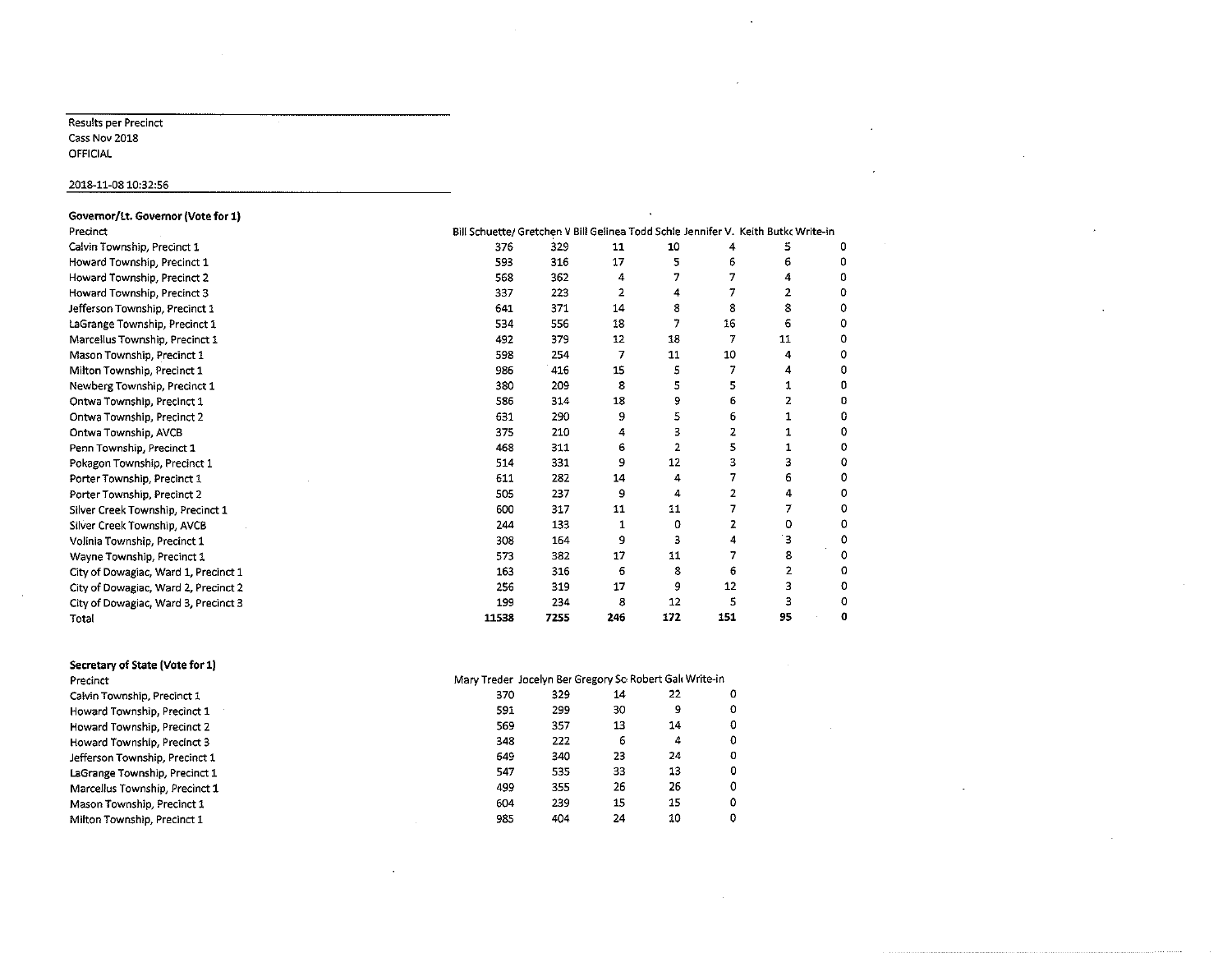| Newberg Township, Precinct 1         | 368   | 208  | 17  | 12  | 0 |  |
|--------------------------------------|-------|------|-----|-----|---|--|
| Ontwa Township, Precinct 1           | 575   | 304  | 32  | 12  | ٥ |  |
| Ontwa Township, Precinct 2           | 620   | 286  | 18  |     | ٥ |  |
| Ontwa Township, AVCB                 | 381   | 200  | 9   |     | 0 |  |
| Penn Township, Precinct 1            | 476   | 296  | 8   | 8   | ٥ |  |
| Pokagon Township, Precinct 1         | 500   | 330  | 16  | 18  | 0 |  |
| Porter Township, Precinct 1          | 613   | 277  | 21  |     | 0 |  |
| Porter Township, Precinct 2          | 508   | 230  | 13  | 9   | ٥ |  |
| Silver Creek Township, Precinct 1    | 616   | 293  | 19  | 14  | ٥ |  |
| Silver Creek Township, AVCB          | 256   | 115  | 2   | 4   | o |  |
| Volinia Township, Precinct 1         | 313   | 159  | 7   | 8   | ٥ |  |
| Wayne Township, Precinct 1           | 587   | 353  | 22  | 26  | ٥ |  |
| City of Dowagiac, Ward 1, Precinct 1 | 159   | 307  | 14  | 18  | 0 |  |
| City of Dowagiac, Ward 2, Precinct 2 | 273   | 296  | 17  | 22  | ٥ |  |
| City of Dowagiac, Ward 3, Precinct 3 | 198   | 225  | 15  | 15  | Ω |  |
| Total                                | 11605 | 6960 | 414 | 324 | 0 |  |
|                                      |       |      |     |     |   |  |

 $\mathcal{L}_{\text{max}}$  and  $\mathcal{L}_{\text{max}}$  . The set of  $\mathcal{L}_{\text{max}}$ 

| <b>Attorney General (Vote for 1)</b> |                                                                     |      |     |     |     |   |
|--------------------------------------|---------------------------------------------------------------------|------|-----|-----|-----|---|
| Precinct                             | Tom Leonard Dana Nesse Lisa Lane G Gerald T. V Chris Grave Write-in |      |     |     |     |   |
| Calvin Township, Precinct 1          | 373                                                                 | 320  | 12  | 8   | 14  | o |
| Howard Township, Precinct 1          | 582                                                                 | 280  | 29  | 9   | 18  | 0 |
| Howard Township, Precinct 2          | 553                                                                 | 345  | 11  | 10  | 23  | ٥ |
| Howard Township, Precinct 3          | 347                                                                 | 211  | 7   | 2   | 7   | ٥ |
| Jefferson Township, Precinct 1       | 632                                                                 | 326  | 21  | 21  | 25  | 0 |
| LaGrange Township, Precinct 1        | 530                                                                 | 530  | 31  | 12  | 25  | Ω |
| Marcellus Township, Precinct 1       | 490                                                                 | 334  | 31  | 16  | 31  | ٥ |
| Mason Township, Precinct 1           | 593                                                                 | 233  | 16  | 13  | 15  | 0 |
| Milton Township, Precinct 1          | 981                                                                 | 390  | 25  | 5   | 18  | 0 |
| Newberg Township, Precinct 1         | 369                                                                 | 194  | 15  | 12  | 8   | ٥ |
| Ontwa Township, Precinct 1           | 577                                                                 | 286  | 29  | 8   | 12  | 0 |
| Ontwa Township, Precinct 2           | 613                                                                 | 283  | 15  | 5   | 12  | ٥ |
| Ontwa Township, AVCB                 | 375                                                                 | 197  | 9   | 4   | 7   | 0 |
| Penn Township, Precinct 1            | 469                                                                 | 275  | 23  | 5   | 10  | 0 |
| Pokagon Township, Precinct 1         | 494                                                                 | 317  | 22  | 7   | 14  | 0 |
| Porter Township, Precinct 1          | 597                                                                 | 269  | 25  | 4   | 18  | ٥ |
| Porter Township, Precinct 2          | 510                                                                 | 221  | 15  | 4   | 6   | o |
| Silver Creek Township, Precinct 1    | 606                                                                 | 269  | 22  | 14  | 16  | ٥ |
| Silver Creek Township, AVCB          | 242                                                                 | 119  | 3   | 3   | 9   | o |
| Volinia Township, Precinct 1         | 310                                                                 | 146  | 10  | 5   | 11  | ٥ |
| Wayne Township, Precinct 1           | 569                                                                 | 348  | 32  | 10  | 22  | ٥ |
| City of Dowagiac, Ward 1, Precinct 1 | 147                                                                 | 302  | 13  | 8   | 13  | 0 |
| City of Dowagiac, Ward 2, Precinct 2 | 257                                                                 | 299  | 17  | 15  | 12  | ο |
| City of Dowagiac, Ward 3, Precinct 3 | 197                                                                 | 216  | 11  | 12  | 12  | 0 |
| Total                                | 11413                                                               | 6710 | 444 | 212 | 358 | 0 |

 $\mathcal{L}_{\mathcal{A}}$  and  $\mathcal{L}_{\mathcal{A}}$  and  $\mathcal{L}_{\mathcal{A}}$  and  $\mathcal{L}_{\mathcal{A}}$ 

 $\label{eq:2.1} \frac{1}{\sqrt{2}}\int_{\mathbb{R}^3}\frac{1}{\sqrt{2}}\left(\frac{1}{\sqrt{2}}\right)^2\frac{1}{\sqrt{2}}\left(\frac{1}{\sqrt{2}}\right)^2\frac{1}{\sqrt{2}}\left(\frac{1}{\sqrt{2}}\right)^2\frac{1}{\sqrt{2}}\left(\frac{1}{\sqrt{2}}\right)^2.$ 

 $\label{eq:2.1} \mathcal{L}(\mathcal{L}) = \mathcal{L}(\mathcal{L}) \mathcal{L}(\mathcal{L}) = \mathcal{L}(\mathcal{L}) \mathcal{L}(\mathcal{L})$ 

 $\label{eq:2.1} \mathcal{L}(\mathcal{L}^{\mathcal{L}}_{\mathcal{L}}(\mathcal{L}^{\mathcal{L}}_{\mathcal{L}})) \leq \mathcal{L}(\mathcal{L}^{\mathcal{L}}_{\mathcal{L}}(\mathcal{L}^{\mathcal{L}}_{\mathcal{L}})) \leq \mathcal{L}(\mathcal{L}^{\mathcal{L}}_{\mathcal{L}}(\mathcal{L}^{\mathcal{L}}_{\mathcal{L}}))$ 

 $\label{eq:2.1} \frac{1}{\sqrt{2}}\int_{\mathbb{R}^3}\frac{1}{\sqrt{2}}\left(\frac{1}{\sqrt{2}}\right)^2\frac{1}{\sqrt{2}}\left(\frac{1}{\sqrt{2}}\right)^2\frac{1}{\sqrt{2}}\left(\frac{1}{\sqrt{2}}\right)^2\frac{1}{\sqrt{2}}\left(\frac{1}{\sqrt{2}}\right)^2.$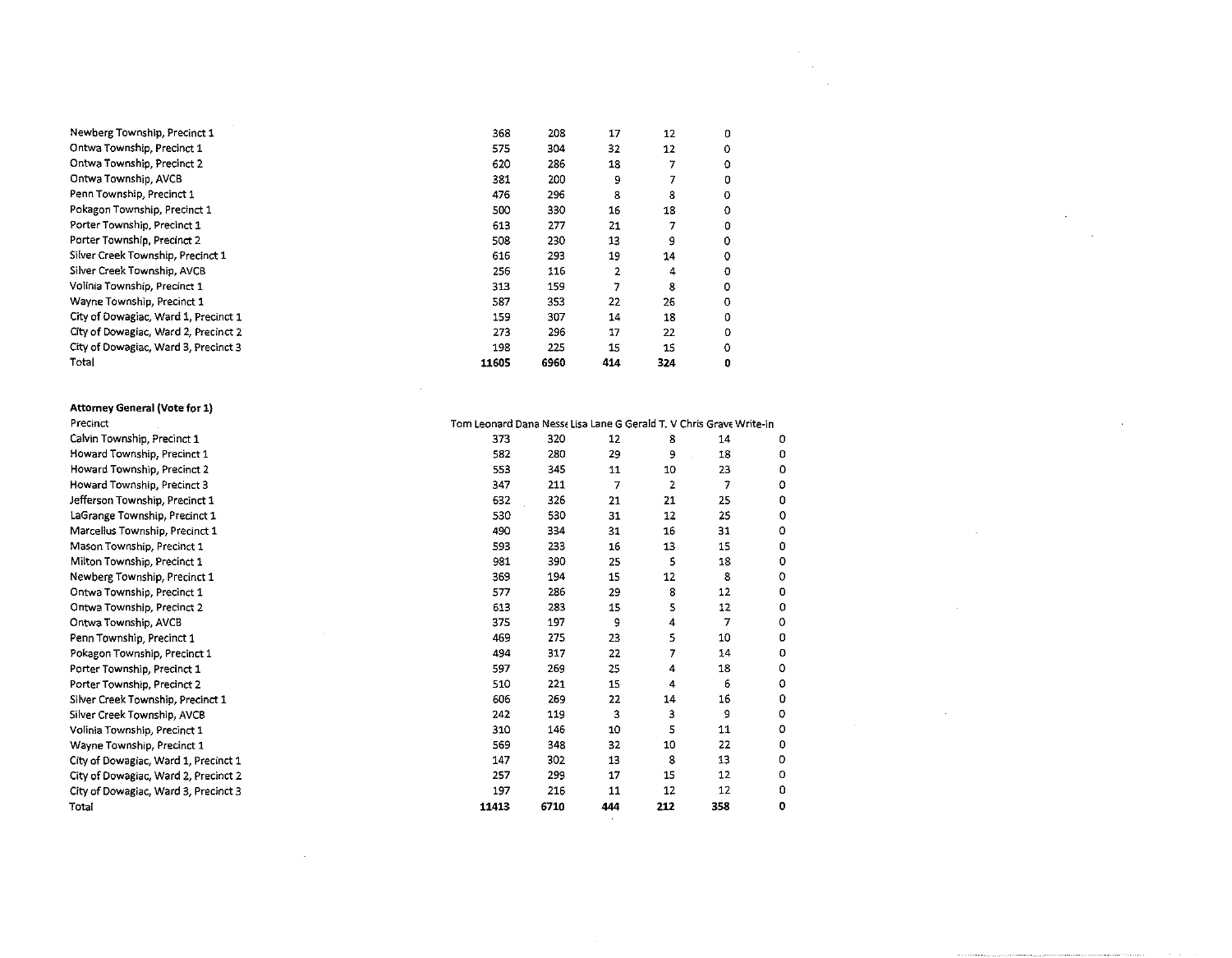# United States Senator (Vote for 1)

 $\sim$ 

| Precinct                             |       | John James - Debbie Stal George E. I Marcia Squ John Howa Write-in |     |     |     |   |
|--------------------------------------|-------|--------------------------------------------------------------------|-----|-----|-----|---|
| Calvin Township, Precinct 1          | 386   | 329                                                                |     | 6   | b   | 0 |
| Howard Township, Precinct 1          | 606   | 307                                                                | 8   | 9   |     | 0 |
| Howard Township, Precinct 2          | 576   | 360                                                                | 5   | 6   | 4   | ٥ |
| Howard Township, Precinct 3          | 349   | 215                                                                | 6   | 5   | 4   | o |
| Jefferson Township, Precinct 1       | 664   | 353                                                                | 10  | 13  | 6   | 0 |
| LaGrange Township, Precinct 1        | 554   | 553                                                                | 18  | 17  | 4   | O |
| Marcellus Township, Precinct 1       | 518   | 356                                                                | 19  | 11  | 10  | 0 |
| Mason Township, Precinct 1           | 616   | 239                                                                | 14  | 11  | 3   | n |
| Milton Township, Precinct 1          | 1001  | 402                                                                | 13  | 10  | 6   | 0 |
| Newberg Township, Precinct 1         | 390   | 199                                                                | 7   | 8   | 2   | 0 |
| Ontwa Township, Precinct 1           | 595   | 314                                                                | 10  | 10  | 4   | ٥ |
| Ontwa Township, Precinct 2           | 629   | 293                                                                | 5   | 11  |     | 0 |
| Ontwa Township, AVCB                 | 375   | 215                                                                | 5   | 2   |     | ٥ |
| Penn Township, Precinct 1            | 481   | 297                                                                | 6   | 6   | 4   | 0 |
| Pokagon Township, Precinct 1         | 514   | 318                                                                | 18  | 16  | 8   | 0 |
| Porter Township, Precinct 1          | 612   | 287                                                                | 6   | 13  | 4   | 0 |
| Porter Township, Precinct 2          | 518   | 233                                                                | 5   | 3   | 3   | 0 |
| Silver Creek Township, Precinct 1    | 630   | 299                                                                | 13  | 10  | 4   | 0 |
| Silver Creek Township, AVCB          | 231   | 146                                                                | 1   | 1   | 1   | 0 |
| Volinia Township, Precinct 1         | 318   | 154                                                                | 3   | 8   | 4   | 0 |
| Wayne Township, Precinct 1           | 596   | 366                                                                | 14  | 13  | 9   | 0 |
| City of Dowagiac, Ward 1, Precinct 1 | 157   | 314                                                                | 10  | 13  | 2   | 0 |
| City of Dowagiac, Ward 2, Precinct 2 | 276   | 303                                                                | 13  | 14  | 8   | 0 |
| City of Dowagiac, Ward 3, Precinct 3 | 219   | 227                                                                | 8   | 5   | ٦   | 0 |
| Total                                | 11811 | 7079                                                               | 226 | 221 | 108 | 0 |

 $\sim 10^{11}$  km  $^{-1}$ 

 $\sim$ 

 $\sim$ 

 $\sim 10$ 

 $\cdot$ 

 $\sim$ 

| Representative in Congress 6th District (Vote for 1) |                                             |     |    |   |
|------------------------------------------------------|---------------------------------------------|-----|----|---|
| Precinct                                             | Fred Upton - Matt Longj Stephen J. Write-in |     |    |   |
| Calvin Township, Precinct 1                          | 379                                         | 320 | 35 | 0 |
| Howard Township, Precinct 1                          | 612                                         | 285 | 46 | 0 |
| Howard Township, Precinct 2                          | 589                                         | 325 | 48 | 0 |
| Howard Township, Precinct 3                          | 339                                         | 199 | 33 | 0 |
| Jefferson Township, Precinct 1                       | 645                                         | 343 | 56 | 0 |
| LaGrange Township, Precinct 1                        | 562                                         | 534 | 41 | ٥ |
| Marcellus Township, Precinct 1                       | 507                                         | 352 | 60 | 0 |
| Mason Township, Precinct 1                           | 609                                         | 238 | 38 | ٥ |
| Milton Township, Precinct 1                          | 1022                                        | 362 | 49 | 0 |
| Newberg Township, Precinct 1                         | 374                                         | 210 | 23 | 0 |
| Ontwa Township, Precinct 1                           | 610                                         | 299 | 32 | 0 |
| Ontwa Township, Precinct 2                           | 629                                         | 273 | 37 | 0 |
| Ontwa Township, AVCB                                 | 398                                         | 189 | 13 | 0 |
| Penn Township, Precinct 1                            | 481                                         | 289 | 26 | 0 |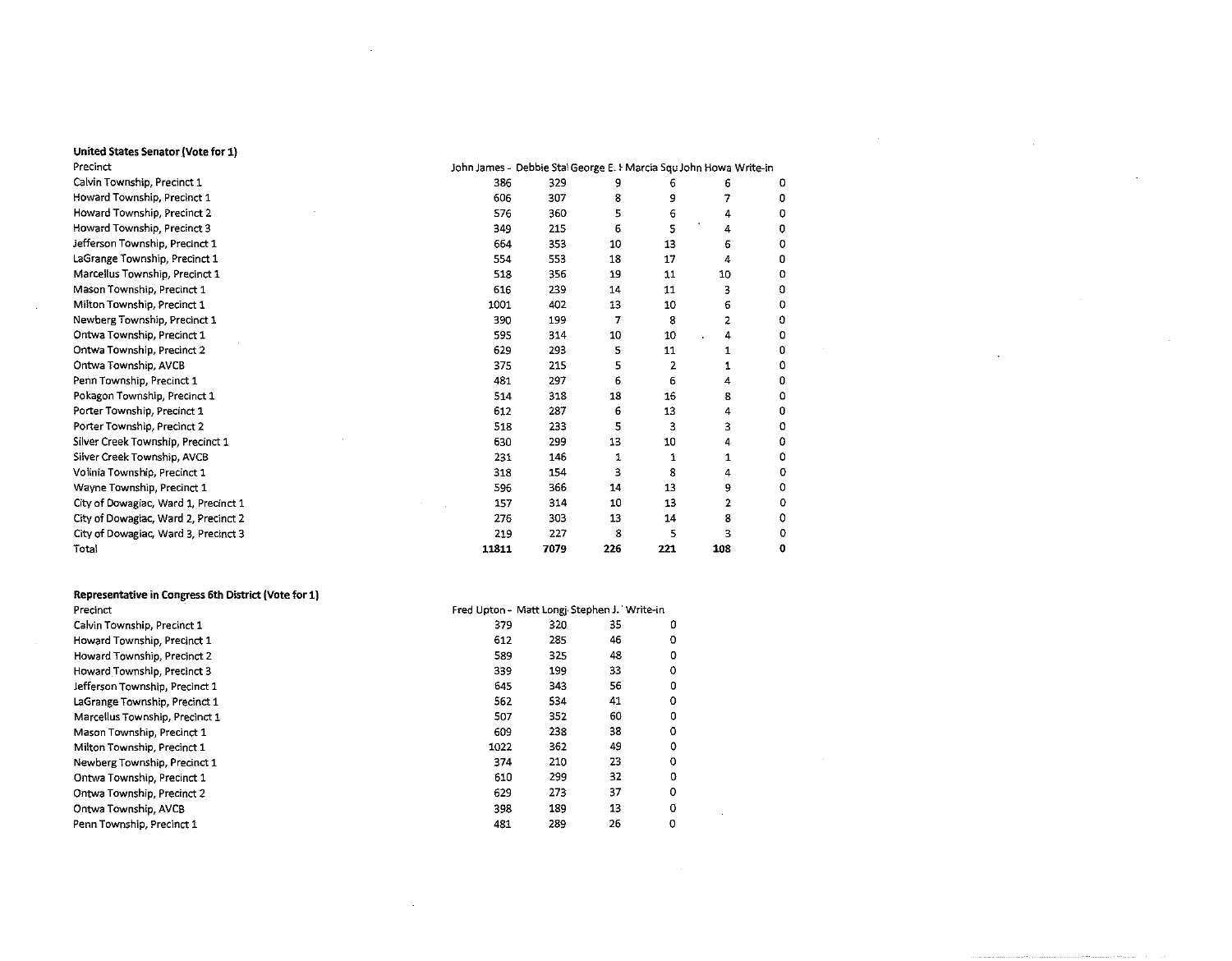| Pokagon Township, Precinct 1         | 484   | 338  | 47  | ٥ |
|--------------------------------------|-------|------|-----|---|
| Porter Township, Precinct 1          | 643   | 257  | 24  | o |
| Porter Township, Precinct 2          | 524   | 217  | 19  | ٥ |
| Silver Creek Township, Precinct 1    | 618   | 281  | 55  | ٥ |
| Silver Creek Township, AVCB          | 254   | 111  | 12  | 0 |
| Volinia Township, Precinct 1         | 304   | 152  | 29  | Ω |
| Wayne Township, Precinct 1           | 575   | 358  | 65  | 0 |
| City of Dowagiac, Ward 1, Precinct 1 | 165   | 303  | 29  | 0 |
| City of Dowagiac, Ward 2, Precinct 2 | 283   | 296  | 37  | o |
| City of Dowagiac, Ward 3, Precinct 3 | 218   | 225  | 20  | o |
| Total                                | 11824 | 6756 | 874 | Ω |

 $\sim$ 

 $\sim$ 

 $\sim$ 

# State Senator 21st District (Vote for 1)<br>Precinct

| Precinct                             | Kim LaSata - Han Haight - Write-in |      |   |  |  |  |  |
|--------------------------------------|------------------------------------|------|---|--|--|--|--|
| Calvin Township, Precinct 1          | 390                                | 331  | 0 |  |  |  |  |
| Howard Township, Precinct 1          | 612                                | 300  | 0 |  |  |  |  |
| Howard Township, Precinct 2          | 574                                | 351  | 0 |  |  |  |  |
| Howard Township, Precinct 3          | 360                                | 211  | 0 |  |  |  |  |
| Jefferson Township, Precinct 1       | 666                                | 349  | o |  |  |  |  |
| LaGrange Township, Precinct 1        | 580                                | 538  | 0 |  |  |  |  |
| Marcellus Township, Precinct 1       | 515                                | 375  | 0 |  |  |  |  |
| Mason Township, Precinct 1           | 611                                | 250  | 0 |  |  |  |  |
| Milton Township, Precinct 1          | 1014                               | 387  | 0 |  |  |  |  |
| Newberg Township, Precinct 1         | 395                                | 203  | O |  |  |  |  |
| Ontwa Township, Precinct 1           | 605                                | 307  | 0 |  |  |  |  |
| Ontwa Township, Precinct 2           | 622                                | 289  | o |  |  |  |  |
| Ontwa Township, AVCB                 | 389                                | 190  | 0 |  |  |  |  |
| Penn Township, Precinct 1            | 470                                | 301  | ٥ |  |  |  |  |
| Pokagon Township, Precinct 1         | 525                                | 332  | 0 |  |  |  |  |
| Porter Township, Precinct 1          | 621                                | 278  | 0 |  |  |  |  |
| Porter Township, Precinct 2          | 518                                | 223  | 0 |  |  |  |  |
| Silver Creek Township, Precinct 1    | 630                                | 296  | 0 |  |  |  |  |
| Silver Creek Township, AVCB          | 255                                | 116  | 0 |  |  |  |  |
| Volinia Township, Precinct 1         | 321                                | 152  | 0 |  |  |  |  |
| Wayne Township, Precinct 1           | 610                                | 358  | 0 |  |  |  |  |
| City of Dowagiac, Ward 1, Precinct 1 | 164                                | 308  | 0 |  |  |  |  |
| City of Dowagiac, Ward 2, Precinct 2 | 279                                | 311  | ٥ |  |  |  |  |
| City of Dowagiac, Ward 3, Precinct 3 | 211                                | 232  | o |  |  |  |  |
| Total                                | 11937                              | 6988 | 0 |  |  |  |  |

| State Rep 59th District (Vote for 1) |     |                                   |  |
|--------------------------------------|-----|-----------------------------------|--|
| Precinct                             |     | Aaron Miller Dennis B. S Write-in |  |
| Calvin Township, Precinct 1          | 402 | 323                               |  |
| Jefferson Township, Precinct 1       | 693 | 327                               |  |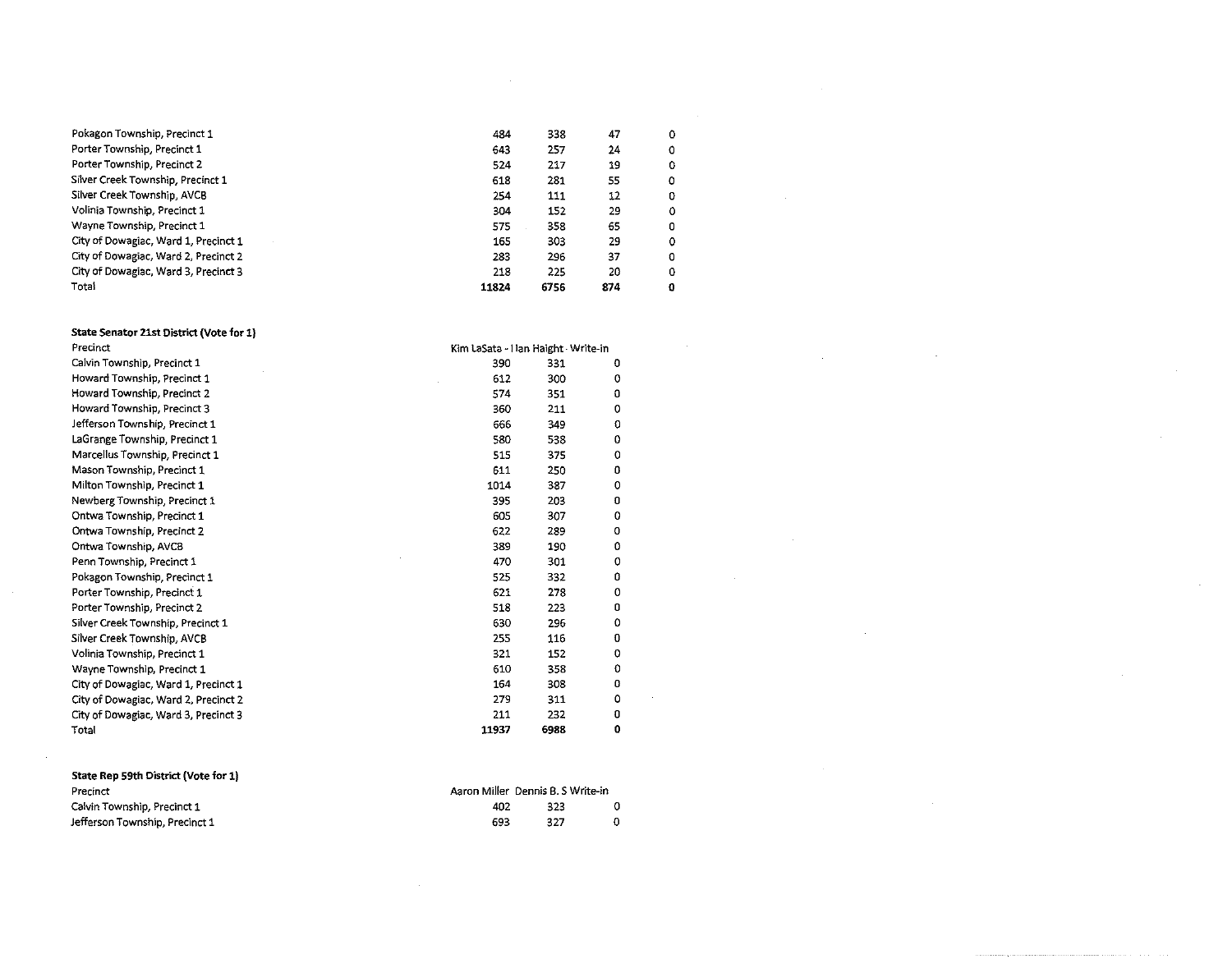| LaGrange Township, Precinct 1        | 598  | 519  | 0 |
|--------------------------------------|------|------|---|
| Marcellus Township, Precinct 1       | 558  | 337  | 0 |
| Mason Township, Precinct 1           | 626  | 235  | 0 |
| Newberg Township, Precinct 1         | 420  | 182  | 0 |
| Penn Township, Precinct 1            | 491  | 290  | 0 |
| Pokagon Township, Precinct 1         | 547  | 301  | 0 |
| Porter Township, Precinct 1          | 645  | 264  | 0 |
| Porter Township, Precinct 2          | 526  | 216  | 0 |
| Volinia Township, Precinct 1         | 332  | 147  | 0 |
| Wayne Township, Precinct 1           | 644  | 336  | 0 |
| City of Dowagiac, Ward 1, Precinct 1 | 168  | 309  | 0 |
| City of Dowagiac, Ward 2, Precinct 2 | 300  | 297  | 0 |
| City of Dowagiac, Ward 3, Precinct 3 | 224  | 222  | o |
| Total                                | 7174 | 4305 | O |

#### State Rep 78th District (Vote for 1) Precinct

 $\sim$ 

 $\sim 10^{-1}$ 

 $\mathcal{L}^{\pm}$ 

| Precinct                          | Brad Paquett Dean E. Hill Write-in |      |   |  |  |  |
|-----------------------------------|------------------------------------|------|---|--|--|--|
| Howard Township, Precinct 1       | 624                                | 289  | 0 |  |  |  |
| Howard Township, Precinct 2       | 615                                | 332  | ο |  |  |  |
| Howard Township, Precinct 3       | 358                                | 208  | 0 |  |  |  |
| Milton Township, Precinct 1       | 1013                               | 389  | ٥ |  |  |  |
| Ontwa Township, Precinct 1        | 591                                | 319  | o |  |  |  |
| Ontwa Township, Precinct 2        | 628                                | 285  | ٥ |  |  |  |
| Ontwa Township, AVCB              | 390                                | 201  | ο |  |  |  |
| Silver Creek Township, Precinct 1 | 600                                | 335  | Ω |  |  |  |
| Silver Creek Township, AVCB       | 243                                | 132  | Ω |  |  |  |
| Total                             | 5062                               | 2490 | 0 |  |  |  |

#### Member of the State Board of Education (Vote for 2)

| Precinct                       | Tami Carlone Richard Zei Judith P. Pr Tiffany Tille Scotty Bom John J. Tata Karen Adar Douglas Le' Sherry A. W Mary Anne Logan R. Sr Write-in |     |     |     |    |    |    |    |    |    |    |   |
|--------------------------------|-----------------------------------------------------------------------------------------------------------------------------------------------|-----|-----|-----|----|----|----|----|----|----|----|---|
| Calvin Township, Precinct 1    | 328                                                                                                                                           | 305 | 285 | 280 | 24 | 18 | 20 |    | 6  | 33 | 29 |   |
| Howard Township, Precinct 1    | 495                                                                                                                                           | 446 | 257 | 228 | 23 | 32 | 21 |    | 13 | 36 | 40 |   |
| Howard Township, Precinct 2    | 493                                                                                                                                           | 435 | 313 | 284 | 20 | 13 | 19 |    | 10 | 24 | 16 |   |
| Howard Township, Precinct 3    | 297                                                                                                                                           | 251 | 192 | 164 | 13 |    |    |    | b  | 18 | 15 |   |
| Jefferson Township, Precinct 1 | 549                                                                                                                                           | 508 | 285 | 276 | 40 | 25 | 22 | 11 | 18 | 45 | 43 |   |
| LaGrange Township, Precinct 1  | 475                                                                                                                                           | 444 | 463 | 433 | 31 | 24 | 28 |    | 15 | 47 | 30 |   |
| Marcellus Township, Precinct 1 | 421                                                                                                                                           | 379 | 290 | 266 | 32 | 27 | 20 | 13 | 14 | 56 | 59 | ٥ |
| Mason Township, Precinct 1     | 541                                                                                                                                           | 450 | 193 | 186 | 21 | 10 | 30 | 11 | 15 | 35 | 23 |   |
| Milton Township, Precinct 1    | 887                                                                                                                                           | 782 | 364 | 330 | 31 | 27 | 19 | 12 | 13 | 33 | 20 |   |
| Newberg Township, Precinct 1   | 337                                                                                                                                           | 310 | 169 | 144 | 18 | 16 | 11 | ٩  | 13 | 21 | 20 |   |
| Ontwa Township, Precinct 1     | 521                                                                                                                                           | 440 | 257 | 253 | 26 | 26 | 12 | q  | 12 | 42 | 22 |   |
| Ontwa Township, Precinct 2     | 548                                                                                                                                           | 491 | 259 | 221 | 24 | 12 | 14 |    | 14 | 27 | 28 |   |
| Ontwa Township, AVCB           | 357                                                                                                                                           | 325 | 186 | 164 | ۹  |    |    |    | 0  | 14 | 13 | 0 |
| Penn Township, Precinct 1      | 434                                                                                                                                           | 404 | 257 | 238 | 10 |    | 15 | 8  | 15 | 24 | 15 | 0 |

 $\sim 10^7$ 

 $\sim 10^{-1}$ 

 $\label{eq:2.1} \frac{1}{\sqrt{2\pi}}\frac{1}{\sqrt{2\pi}}\frac{1}{\sqrt{2\pi}}\frac{1}{\sqrt{2\pi}}\frac{1}{\sqrt{2\pi}}\frac{1}{\sqrt{2\pi}}\frac{1}{\sqrt{2\pi}}\frac{1}{\sqrt{2\pi}}\frac{1}{\sqrt{2\pi}}\frac{1}{\sqrt{2\pi}}\frac{1}{\sqrt{2\pi}}\frac{1}{\sqrt{2\pi}}\frac{1}{\sqrt{2\pi}}\frac{1}{\sqrt{2\pi}}\frac{1}{\sqrt{2\pi}}\frac{1}{\sqrt{2\pi}}\frac{1}{\sqrt{2\pi}}\frac{1}{\sqrt$ 

 $\sim 10^7$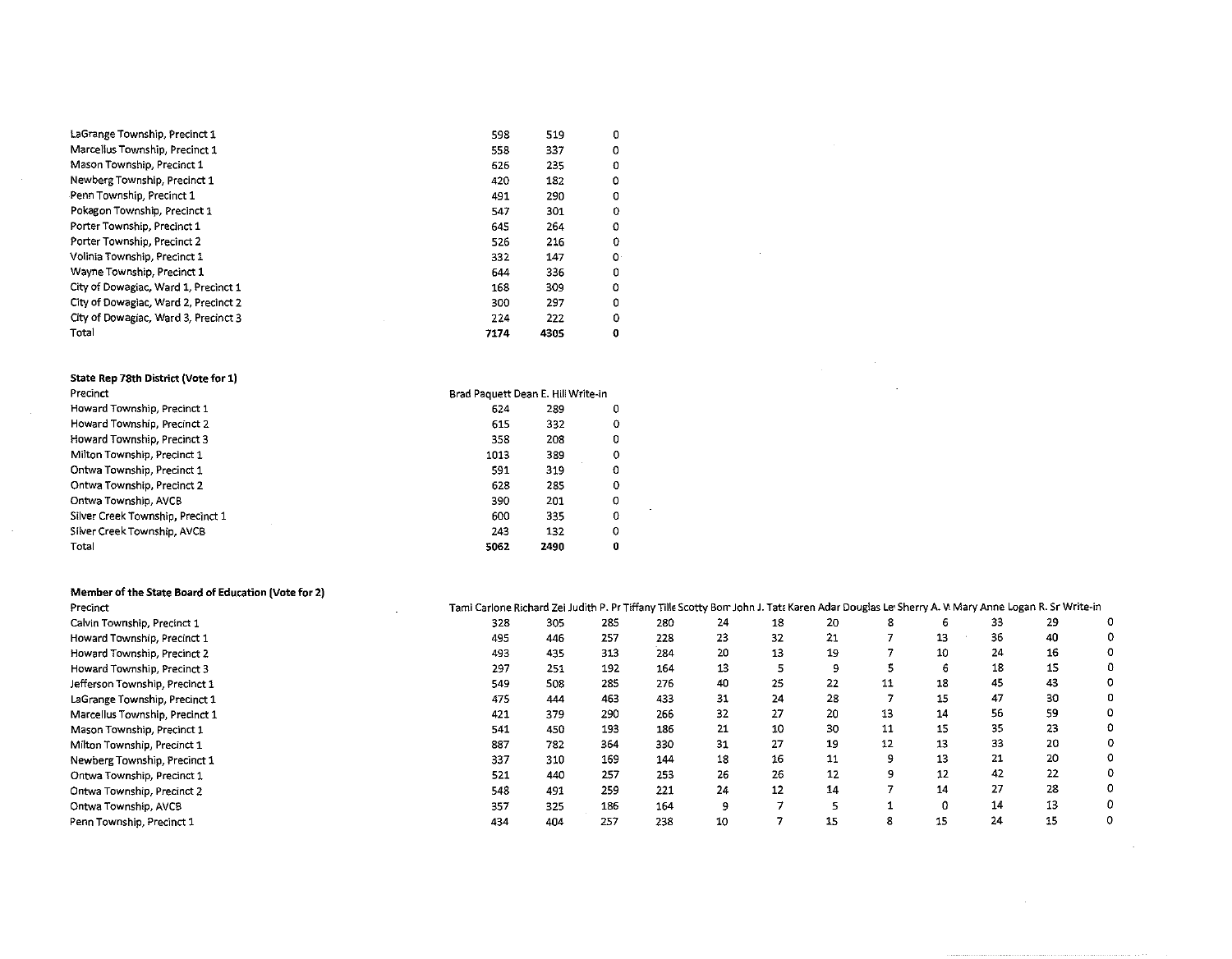| Pokagon Township, Precinct 1         | 423   | 369  | 274  | 246  | 17  | 19  | 20  | 10  | 10      | 44  | 34  | 0 |
|--------------------------------------|-------|------|------|------|-----|-----|-----|-----|---------|-----|-----|---|
| Porter Township, Precinct 1          | 552   | 483  | 232  | 219  | 26  | 13  | 17  |     | 19      | -35 | 23  | 0 |
| Porter Township, Precinct 2          | 455   | 391  | 204  | 173  | 19  | 14  | 12  |     | 9       | 24  | 17  |   |
| Silver Creek Township, Precinct 1    | 544   | 483  | 253  | 229  | 24  | 18  | 23  | 9   | 18      | 30  | 29  | 0 |
| Silver Creek Township, AVCB          | 227   | 207  | 125  | 114  |     |     |     |     | 4       | 8   |     | O |
| Volinia Township, Precinct 1         | 274   | 250  | 129  | 118  | 16  |     | 10  | 12  |         | 21  | 25  | 0 |
| Wayne Township, Precinct 1           | 524   | 437  | 297  | 264  | 28  | 22  | 21  | 16  | $\circ$ | 47  | 50  |   |
| City of Dowagiac, Ward 1, Precinct 1 | 128   | 111  | 260  | 227  | 18  | 10  | 14  | 8   | 12      | 18  | 16  | 0 |
| City of Dowagiac, Ward 2, Precinct 2 | 219   | 195  | 253  | 240  | 22  | 16  | 21  | 16  | 11      | 32  | 22  | o |
| City of Dowagiac, Ward 3, Precinct 3 | 170   | 161  | 192  | 186  | 11  | 11  | 18  | 8   | 8       | 25  | 11  |   |
| Total                                | 10199 | 9057 | 5989 | 5483 | 506 | 384 | 404 | 204 | 267     | 739 | 607 | 0 |

| Regent of the University of Michigan (Vote for 2) |                                                                                                                             |      |      |      |                |     |     |     |     |     |   |
|---------------------------------------------------|-----------------------------------------------------------------------------------------------------------------------------|------|------|------|----------------|-----|-----|-----|-----|-----|---|
| Precinct                                          | Andrea Fisch Andrew Ric Jordan Ack Paul Browr James Lewi John Jascol Joe Sanger Crystal Van Kevin A. Gr Marge Katt Write-in |      |      |      |                |     |     |     |     |     |   |
| Calvin Township, Precinct 1                       | 343                                                                                                                         | 314  | 280  | 268  | 17             | 18  | 21  | 32  | 10  | 17  | 0 |
| Howard Township, Precinct 1                       | 490                                                                                                                         | 455  | 241  | 234  | 23             | 27  | 20  | 31  | 14  | 14  | 0 |
| Howard Township, Precinct 2                       | 505                                                                                                                         | 442  | 292  | 278  | 12             | 13  | 15  | 22  | 14  | 11  | 0 |
| Howard Township, Precinct 3                       | 300                                                                                                                         | 256  | 173  | 171  |                | 6   | 10  | 11  | 10  |     | n |
| Jefferson Township, Precinct 1                    | 563                                                                                                                         | 517  | 281  | 256  | 25             | 27  | 25  | 34  | 16  | 12  |   |
| LaGrange Township, Precinct 1                     | 488                                                                                                                         | 449  | 452  | 439  | 32             | 23  | 19  | 26  | 23  | 19  |   |
| Marcellus Township, Precinct 1                    | 424                                                                                                                         | 386  | 288  | 277  | 26             | 25  | 24  | 36  | 21  | 18  | ٥ |
| Mason Township, Precinct 1                        | 527                                                                                                                         | 463  | 190  | 169  | 16             | 16  | 21  | 28  | 17  | 14  | ٥ |
| Milton Township, Precinct 1                       | 852                                                                                                                         | 783  | 332  | 320  | 29             | 30  | 21  | 30  | 11  | 11  | 0 |
| Newberg Township, Precinct 1                      | 321                                                                                                                         | 322  | 162  | 147  | 15             | 17  | 9   | 13  | 13  | 12  | 0 |
| Ontwa Township, Precinct 1                        | 525                                                                                                                         | 443  | 234  | 215  | 25             | 17  | 14  | 27  |     | 14  | o |
| Ontwa Township, Precinct 2                        | 563                                                                                                                         | 483  | 231  | 212  | 26             | 18  | 10  | 16  | 14  |     | 0 |
| Ontwa Township, AVCB                              | 347                                                                                                                         | 329  | 174  | 163  | 8              | 8   | 6   | 10  | 5.  | 9   | ٥ |
| Penn Township, Precinct 1                         | 429                                                                                                                         | 402  | 233  | 224  | 15             | 12  | 13  | 31  | 12  | 15  | 0 |
| Pokagon Township, Precinct 1                      | 416                                                                                                                         | 379  | 259  | 245  | 16             | 15  | 26  | 27  | 10  | 15  | 0 |
| Porter Township, Precinct 1                       | 541                                                                                                                         | 506  | 214  | 209  | 27             | 22  | 14  | 20  | 25  | 11  | 0 |
| Porter Township, Precinct 2                       | 440                                                                                                                         | 402  | 191  | 152  | 12             | 13  | 11  | 13  | 10  | 6   |   |
| Silver Creek Township, Precinct 1                 | 540                                                                                                                         | 483  | 232  | 221  | 14             | 19  | 24  | 28  | 23  | 21  | o |
| Silver Creek Township, AVCB                       | 228                                                                                                                         | 210  | 108  | 105  | $\overline{2}$ | 3   |     | 10  | 9   |     | ٥ |
| Volinia Township, Precinct 1                      | 278                                                                                                                         | 256  | 134  | 119  | 12             | 11  | 13  | 17  | 9   | 11  | 0 |
| Wayne Township, Precinct 1                        | 505                                                                                                                         | 452  | 286  | 280  | 23             | 26  | 23  | 40  | 13  | 18  | 0 |
| City of Dowagiac, Ward 1, Precinct 1              | 129                                                                                                                         | 109  | 241  | 243  | 6              | -13 | 8   | 22  | 11  | 9   | 0 |
| City of Dowagiac, Ward 2, Precinct 2              | 225                                                                                                                         | 191  | 252  | 245  | 10             | 15  | 22  | 32  | 14  | 10  | 0 |
| City of Dowagiac, Ward 3, Precinct 3              | 184                                                                                                                         | 157  | 190  | 188  | 9              | 10  | 15  | 15  | 6   | 9   | 0 |
| Total                                             | 10163                                                                                                                       | 9189 | 5670 | 5400 | 407            | 404 | 386 | 571 | 317 | 297 | o |
|                                                   |                                                                                                                             |      |      |      |                |     |     |     |     |     |   |

 $\sim$ 

 $\sim 10^7$ 

| Trustee of Michigan State University (Vote for 2) |                                                                                                                               |     |     |     |    |    |    |     |  |
|---------------------------------------------------|-------------------------------------------------------------------------------------------------------------------------------|-----|-----|-----|----|----|----|-----|--|
| Precinct                                          | Dave Dutch - Mike Miller Brianna T. (Kelly Charn Bruce Cam Tim Orzech Janet M. Sa John Paul S Aaron Mari Bridgette R Write-in |     |     |     |    |    |    |     |  |
| Calvin Township, Precinct 1                       | 315                                                                                                                           | 336 | 297 | 260 | 24 | 36 | 16 |     |  |
| Howard Township, Precinct 1                       |                                                                                                                               |     |     |     |    |    |    | -16 |  |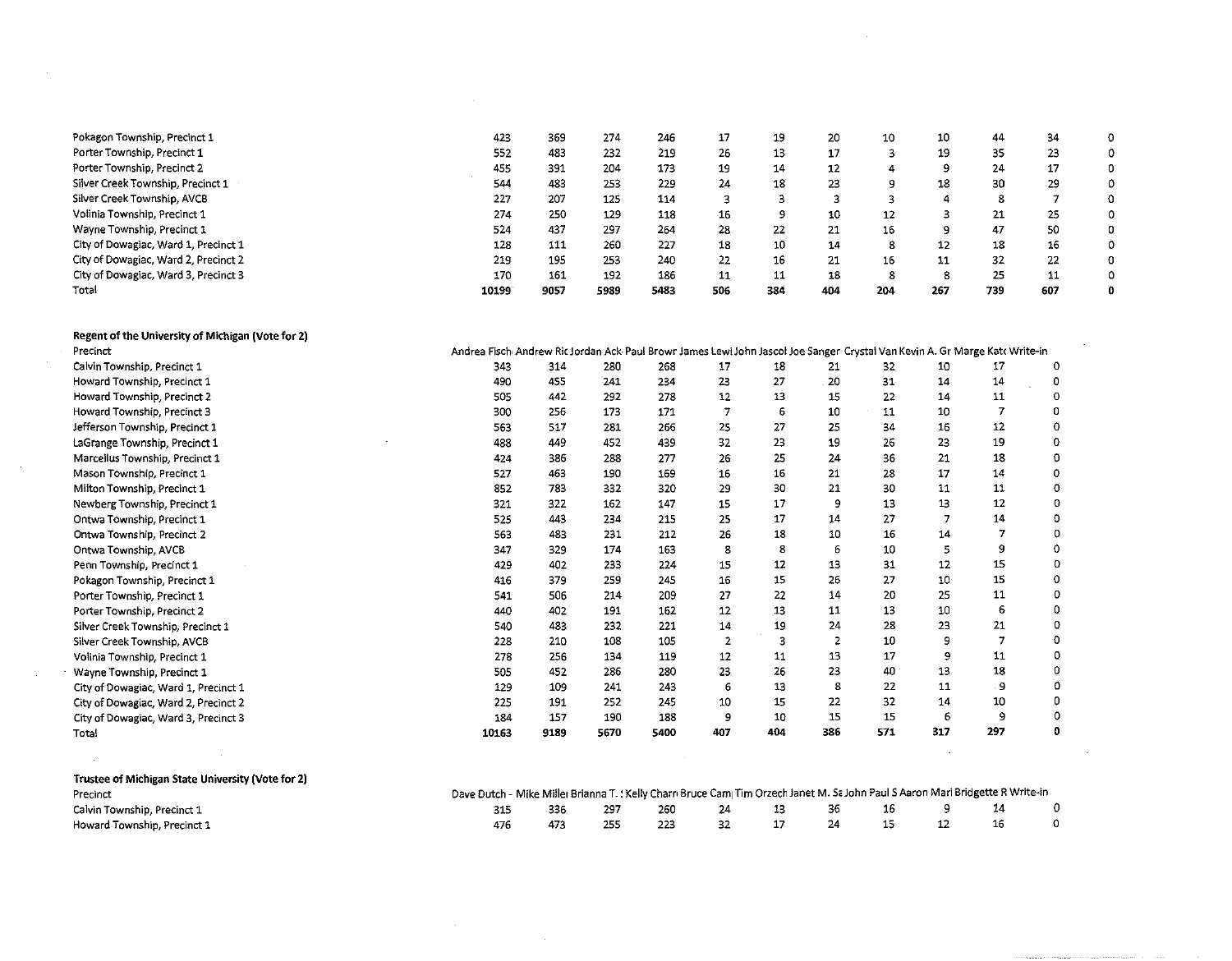| Howard Township, Precinct 2          | 466     | 460             | 311  | 284  | 23  | 14  | 23  | 11  | 10  | 10  | 0 |
|--------------------------------------|---------|-----------------|------|------|-----|-----|-----|-----|-----|-----|---|
| Howard Township, Precinct 3          | 277     | 262             | 190  | 171  | 17  | 8   | 5   | 10  |     | 6   |   |
| Jefferson Township, Precinct 1       | 516     | 531             | 289  | 258  | 43  | 21  | 42  | 32  | 17  | 11  |   |
| LaGrange Township, Precinct 1        | 452     | 476             | 476  | 430  | 44  | 24  | 22  | 13  | 12  | 13  |   |
| Marcellus Township, Precinct 1       | 402     | 412             | 294  | 259  | 41  | 23  | 39  | 19  | 17  | 19  |   |
| Mason Township, Precinct 1           | 507     | 464             | 208  | 176  | 19  | 12  | 33  | 16  | 11  | 8   |   |
| Milton Township, Precinct 1          | 817     | 807             | 338  | 305  | 38  | 24  | 30  | 13  | 11  | 17  |   |
| Newberg Township, Precinct 1         | 309     | 324             | 165  | 149  | 19  | 15  | 18  | 15  |     | 5   |   |
| Ontwa Township, Precinct 1           | 492     | 464             | 258  | 218  | 26  | 15  | 21  | 10  |     | 16  | 0 |
| Ontwa Township, Precinct 2           | 512     | 502             | 239  | 210  | 31  | 18  | 18  | 15  |     | 8   |   |
| Ontwa Township, AVCB                 | 340     | 336             | 177  | 155  | 13  |     | 8   |     |     |     |   |
| Penn Township, Precinct 1            | 411     | 408             | 255  | 225  | 19  | 14  | 23  | 13  | 14  | 10  |   |
| Pokagon Township, Precinct 1         | 392     | 408             | 272  | 230  | 23  | 13  | 29  | 22  | 6   | 14  |   |
| Porter Township, Precinct 1          | 517     | 528             | 234  | 209  | 24  | 22  | 16  | 8   | 18  | 11  |   |
| Porter Township, Precinct 2          | 410     | 426             | 193  | 170  | 18  | 14  | 14  | 8   |     |     |   |
| Silver Creek Township, Precinct 1    | 525     | 497             | 238  | 217  | 28  | 23  | 29  | 21  | 13  | 21  |   |
| Silver Creek Township, AVCB          | 219     | 211             | 119  | 112  | 6   |     | 8   |     |     | 6   |   |
| Volinia Township, Precinct 1         | 270     | 270             | 133  | 118  | 18  | 10  | 12  | 13  | ۹   | 10  |   |
| Wayne Township, Precinct 1           | 467     | 485             | 313  | 265  | 35  | 29  | 26  | 20  |     | 18  |   |
| City of Dowagiac, Ward 1, Precinct 1 | 121     | 12 <sub>5</sub> | 270  | 219  | 15  |     | 18  | 12  |     | 11  |   |
| City of Dowagiac, Ward 2, Precinct 2 | 212     | 216             | 261  | 237  | 29  | 16  | 24  | 15  | 8   | 9   |   |
| City of Dowagiac, Ward 3, Precinct 3 | 167     | 164             | 197  | 174  | 18  | 10  | 23  |     |     |     | 0 |
| Total                                | 9592    | 9583            | 5982 | 5274 | 603 | 371 | 541 | 336 | 228 | 271 | 0 |
|                                      | $\cdot$ |                 |      |      |     |     |     |     |     |     |   |

 $\sim$   $\sim$ 

| Governor of Wayne State University (Vote for 2) |                                                                                                         |     |     |     |    |                |    |    |   |
|-------------------------------------------------|---------------------------------------------------------------------------------------------------------|-----|-----|-----|----|----------------|----|----|---|
| Precinct                                        | Diane Dunasl David Nich Bryan C. Ba Anil Kumar Jon Elgas - John T. Har Christine C. Marc Josep Write-in |     |     |     |    |                |    |    |   |
| Calvin Township, Precinct 1                     | 338                                                                                                     | 312 | 282 | 251 | 17 | 16             | 46 | 11 | 0 |
| Howard Township, Precinct 1                     | 494                                                                                                     | 461 | 246 | 231 | 26 | 26             | 36 | 19 |   |
| Howard Township, Precinct 2                     | 482                                                                                                     | 441 | 307 | 257 | 30 | 11             | 36 | 24 |   |
| Howard Township, Precinct 3                     | 289                                                                                                     | 256 | 180 | 152 | 7  | 10             | 16 | 6  |   |
| Jefferson Township, Precinct 1                  | 539                                                                                                     | 495 | 290 | 240 | 32 | 27             | 62 | 30 |   |
| LaGrange Township, Precinct 1                   | 480                                                                                                     | 436 | 457 | 416 | 37 | 28             | 39 | 22 |   |
| Marcellus Township, Precinct 1                  | 428                                                                                                     | 375 | 285 | 248 | 32 | 27             | 55 | 25 |   |
| Mason Township, Precinct 1                      | 505                                                                                                     | 459 | 199 | 178 | 19 | 14             | 47 | 18 |   |
| Milton Township, Precinct 1                     | 827                                                                                                     | 767 | 331 | 298 | 42 | 29             | 43 | 27 |   |
| Newberg Township, Precinct 1                    | 320                                                                                                     | 313 | 160 | 146 | 22 | 10             | 24 | 15 |   |
| Ontwa Township, Precinct 1                      | 510                                                                                                     | 446 | 226 | 218 | 28 | 21             | 41 | 12 |   |
| Ontwa Township, Precinct 2                      | 530                                                                                                     | 481 | 224 | 203 | 26 | 11             | 27 | 12 |   |
| Ontwa Township, AVCB                            | 352                                                                                                     | 339 | 165 | 148 | 6  | $\overline{7}$ | 21 |    |   |
| Penn Township, Precinct 1                       | 421                                                                                                     | 399 | 240 | 235 | 20 | 16             | 31 | 10 |   |
| Pokagon Township, Precinct 1                    | 400                                                                                                     | 374 | 250 | 236 | 20 | 17             | 38 | 27 |   |
| Porter Township, Precinct 1                     | 519                                                                                                     | 494 | 232 | 205 | 27 | 23             | 32 | 14 |   |
| Porter Township, Precinct 2                     | 432                                                                                                     | 387 | 183 | 166 | 16 | 10             | 27 | 14 |   |
| Silver Creek Township, Precinct 1               | 522                                                                                                     | 488 | 238 | 209 | 24 | 16             | 42 | 29 |   |
| Silver Creek Township, AVCB                     | 224                                                                                                     | 205 | 112 | 95  | 3  | $\overline{2}$ | 18 | 5  |   |

 $\label{eq:2.1} \mathcal{L}(\mathcal{L}^{\text{max}}_{\mathcal{L}}(\mathcal{L}^{\text{max}}_{\mathcal{L}}),\mathcal{L}^{\text{max}}_{\mathcal{L}}(\mathcal{L}^{\text{max}}_{\mathcal{L}}))$ 

 $\sim 10^{11}$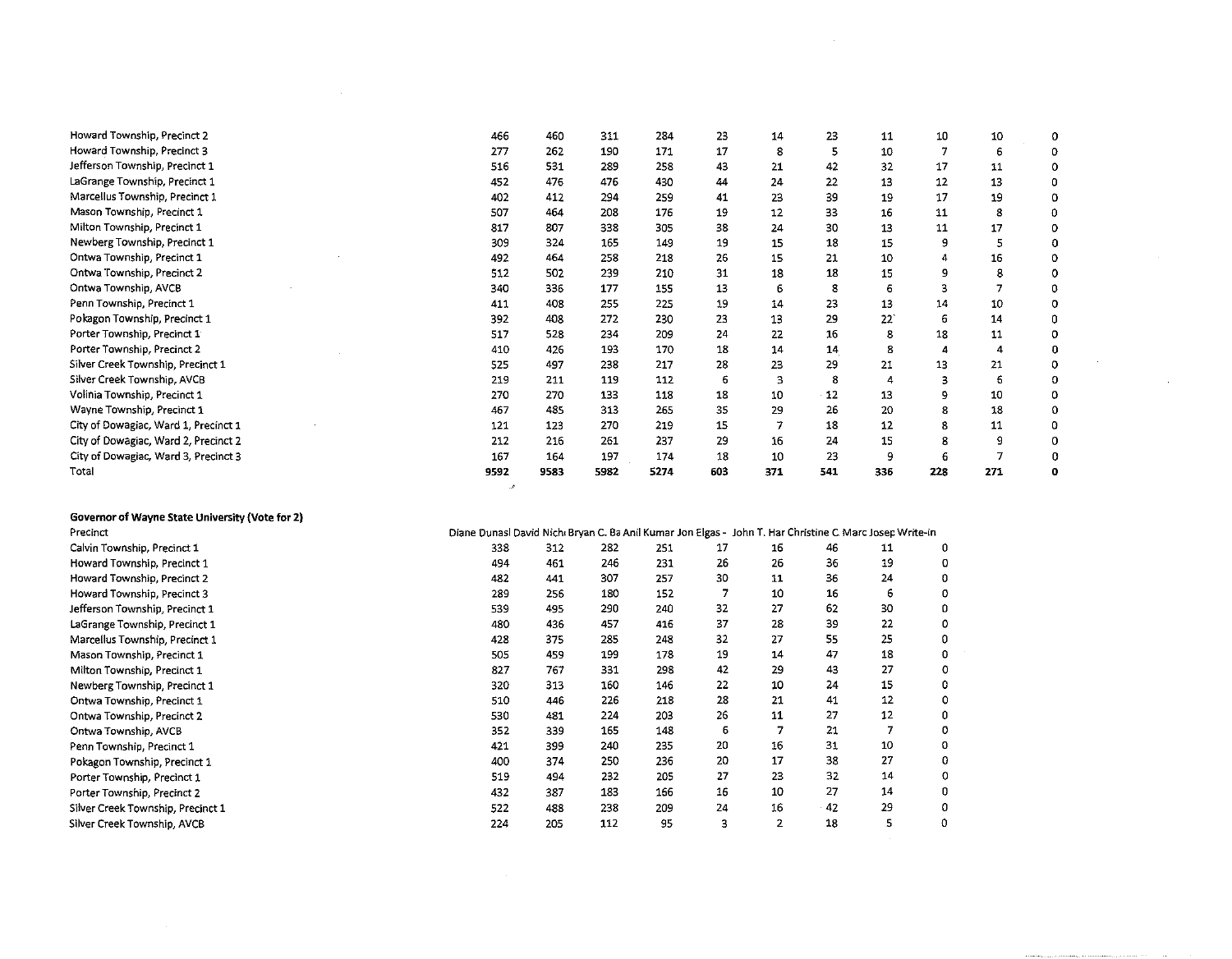| Volinia Township, Precinct 1         | 27C  | 264  | 137  | 113  | 16  | 11  | 20  | 14  |   |
|--------------------------------------|------|------|------|------|-----|-----|-----|-----|---|
| Wayne Township, Precinct 1           | 494  | 460  | 300  | 245  | 30  | 28  | 47  | -31 | n |
| City of Dowagiac, Ward 1, Precinct 1 | 128  | 113  | 248  | 222  | 13  |     | 29  | 18  | Ω |
| City of Dowagiac, Ward 2, Precinct 2 | 223  | 203  | 259  | 229  | 17  | 16  |     | 16  |   |
| City of Dowagiac, Ward 3, Precinct 3 | 175  | 160  | 194  | 175  | 15  | 11  | 20  | 17  | 0 |
| Total                                | 9902 | 9128 | 5745 | 5116 | 525 | 396 | 834 | 423 |   |

 $\sim 10^{-10}$  m  $^{-1}$ 

 $\sim 10^{-11}$ 

 $\mathcal{L}_{\text{max}}$  and  $\mathcal{L}_{\text{max}}$  . The set of  $\mathcal{L}_{\text{max}}$ 

 $\sim 10^{11}$  km s  $^{-1}$ 

 $\mathcal{L}_{\mathcal{A}}$  and  $\mathcal{L}_{\mathcal{A}}$  are the set of the set of the set of the set of the set of the set of the set of the set of the set of the set of the set of the set of the set of the set of the set of the set of the set

 $\mathcal{L}^{\text{max}}_{\text{max}}$  and  $\mathcal{L}^{\text{max}}_{\text{max}}$ 

 $\label{eq:2} \frac{1}{2} \sum_{i=1}^n \frac{1}{2} \sum_{j=1}^n \frac{1}{2} \sum_{j=1}^n \frac{1}{2} \sum_{j=1}^n \frac{1}{2} \sum_{j=1}^n \frac{1}{2} \sum_{j=1}^n \frac{1}{2} \sum_{j=1}^n \frac{1}{2} \sum_{j=1}^n \frac{1}{2} \sum_{j=1}^n \frac{1}{2} \sum_{j=1}^n \frac{1}{2} \sum_{j=1}^n \frac{1}{2} \sum_{j=1}^n \frac{1}{2} \sum_{j=1}^n \frac{1}{$ 

 $\mathcal{F}_{\mathcal{G}}$ 

 $\sim 10^{11}$  km s  $^{-1}$ 

 $\sim$ 

| County Commissioner 1st District (Vote for 1) |                        |    |  |  |  |
|-----------------------------------------------|------------------------|----|--|--|--|
| Precinct                                      | Terry Ausra - Write-in |    |  |  |  |
| LaGrange Township, Precinct 1                 | 384                    | 8  |  |  |  |
| Silver Creek Township, Precinct 1             | 804                    | 26 |  |  |  |
| Silver Creek Township, AVCB                   | 322                    |    |  |  |  |
| Wayne Township, Precinct 1                    | 822                    | 35 |  |  |  |
| City of Dowagiac, Ward 3, Precinct 3          | 21                     | 0  |  |  |  |
| Total                                         | 2353                   | 70 |  |  |  |

| County Commissioner 2nd District (Vote for 1) |                                   |      |   |  |  |  |  |  |
|-----------------------------------------------|-----------------------------------|------|---|--|--|--|--|--|
| Precinct                                      | Dixie Ann File Ron McAda Write-in |      |   |  |  |  |  |  |
| Marcellus Township, Precinct 1                | 464                               | 418  |   |  |  |  |  |  |
| Newberg Township, Precinct 1                  | 366                               | 214  | ο |  |  |  |  |  |
| Penn Township, Precinct 1                     | 483                               | 277  | 0 |  |  |  |  |  |
| Volinia Township, Precinct 1                  | 276                               | 191  | 0 |  |  |  |  |  |
| Total                                         | 1589                              | 1100 | 0 |  |  |  |  |  |

| County Commissioner 3rd District (Vote for 1) |                       |   |  |  |  |  |  |
|-----------------------------------------------|-----------------------|---|--|--|--|--|--|
| Precinct                                      | Dwight W. D. Write-in |   |  |  |  |  |  |
| Calvin Township, Precinct 1                   | 563                   | 0 |  |  |  |  |  |
| Mason Township, Precinct 1                    | 387                   | 0 |  |  |  |  |  |
| Porter Township, Precinct 1                   | 737                   | 0 |  |  |  |  |  |
| Porter Township, Precinct 2                   | 610                   | ٥ |  |  |  |  |  |
| Total                                         | 2297                  | O |  |  |  |  |  |

| County Commissioner 4th District (Vote for 1) |                      |   |  |  |  |  |
|-----------------------------------------------|----------------------|---|--|--|--|--|
| Precinct                                      | Roseann Mar Write-in |   |  |  |  |  |
| Mason Township, Precinct 1                    | 328                  | Ω |  |  |  |  |
| Ontwa Township, Precinct 1                    | 752                  | 0 |  |  |  |  |
| Ontwa Township, Precinct 2                    | 755                  | 0 |  |  |  |  |
| Ontwa Township, AVCB                          | 467                  | 0 |  |  |  |  |
| Total                                         | 2302                 | 0 |  |  |  |  |

**County Commissioner 5th District (Vote for 1)**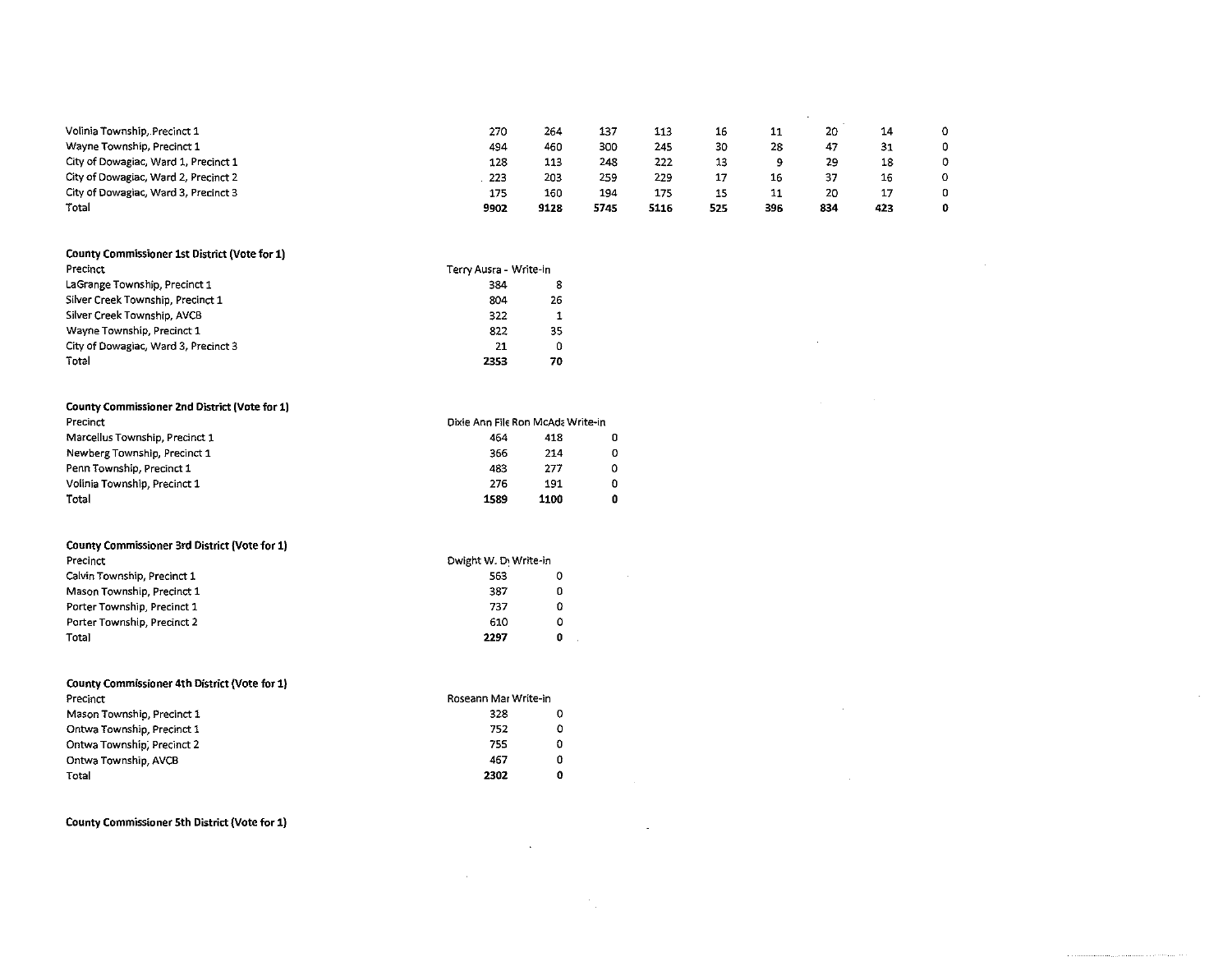| Precinct                                       | Robert W. Be Write-in                           |             |     |
|------------------------------------------------|-------------------------------------------------|-------------|-----|
| Howard Township, Precinct 2                    | 731                                             | 0           |     |
| Howard Township, Precinct 3                    | 432                                             | ٥           |     |
| Milton Township, Precinct 1                    | 1149                                            | 0           |     |
| Total                                          | 2312                                            | û           |     |
|                                                |                                                 |             |     |
| County Commissioner 6th District (Vote for 1)  |                                                 |             |     |
| Precinct                                       | Michael Grict Write-in                          |             |     |
| Howard Township, Precinct 1                    | 745                                             | 0           |     |
| Jefferson Township, Precinct 1                 | 813                                             | 0           |     |
| LaGrange Township, Precinct 1                  | 469                                             | 0           |     |
| Total                                          | 2027                                            | 0           |     |
| County Commissioner 7th District (Vote for 1)  |                                                 |             |     |
| Precinct                                       | Leon Anderst E. Clark Col Write-in              |             |     |
| Pokagon Township, Precinct 1                   | 449                                             | 411         | 0   |
| City of Dowagiac, Ward 1, Precinct 1           | 144                                             | 339         | 0   |
| City of Dowagiac, Ward 2, Precinct 2           | 238                                             | 367         | o   |
| City of Dowagiac, Ward 3, Precinct 3           | 190                                             | 238         | 0   |
| Total                                          | 1021                                            | 1355        | 0   |
| <b>Newberg Township Clerk (Vote for 1)</b>     |                                                 |             |     |
| Precinct                                       | Amanda Nori Write-in                            |             |     |
| Newberg Township, Precinct 1                   | 510                                             | ٥           |     |
| Total                                          | 510                                             | $\mathbf 0$ |     |
|                                                |                                                 |             |     |
| Porter Township Clerk (Vote for 1)             | Beth Russell - Write-in                         |             |     |
| Precinct                                       | 742                                             | o           |     |
| Porter Township, Precinct 1                    |                                                 | O           |     |
| Porter Township, Precinct 2                    | 611<br>1353                                     | o           |     |
| Total                                          |                                                 |             |     |
| Mason Township Trustee (Vote for 1)            |                                                 |             |     |
| Precinct                                       | Charlie Arnol Write-in                          |             |     |
| Mason Township, Precinct 1                     | 704                                             | 0           |     |
| Total                                          | 704                                             | $\mathbf 0$ |     |
| Howard Township Park Commissioner (Vote for 3) |                                                 |             |     |
| Precinct                                       | Donald J. Sys Don Cross - Erika Pickle Write-in |             |     |
| Howard Township, Precinct 1                    | 404                                             | 378         | 473 |

 $\sim$   $\sim$ 

| 0<br>473<br>378<br>404 |
|------------------------|
|------------------------|

 $\sim$ 

 $\sim$   $\sim$ 

 $\sim 400$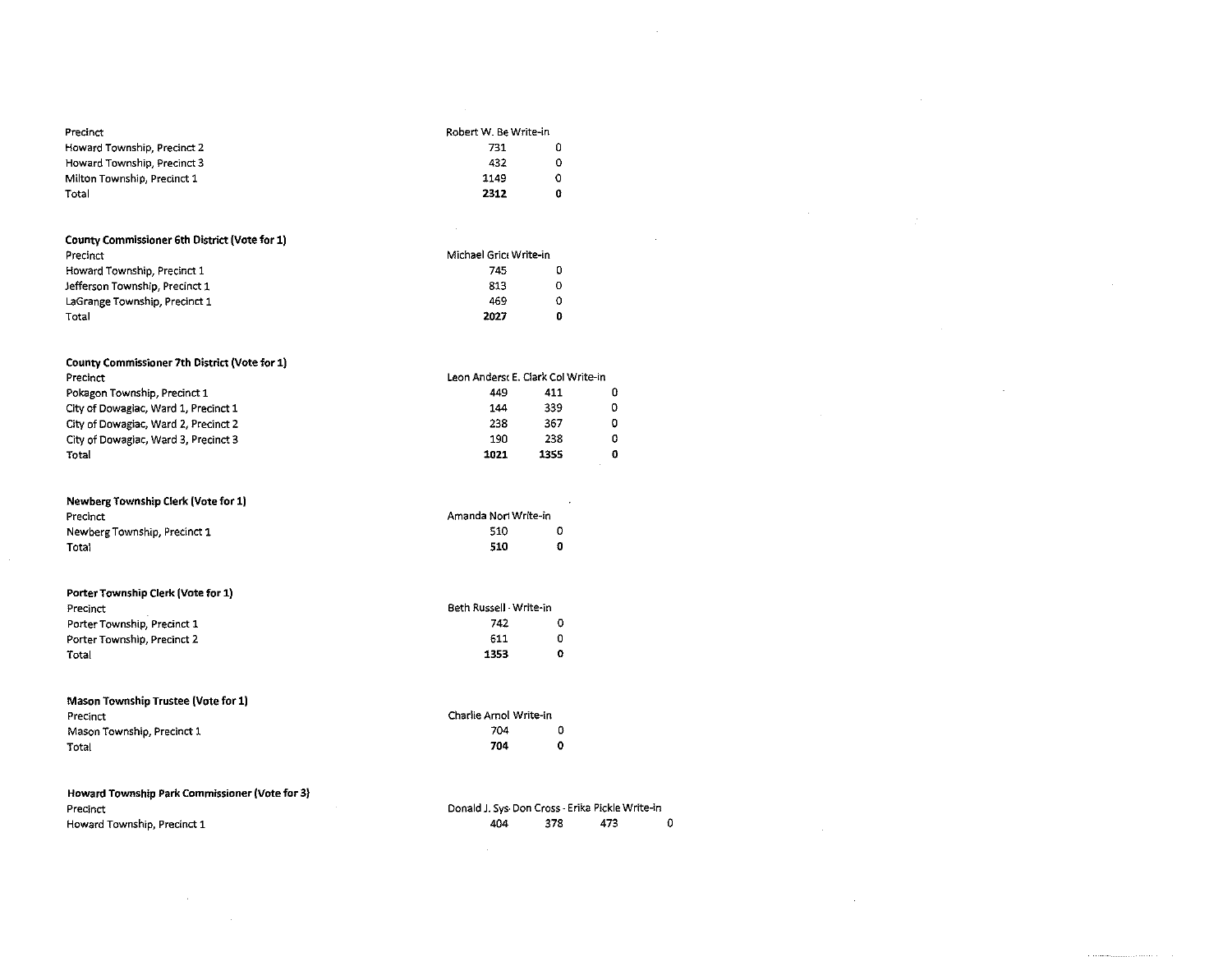| Howard Township, Precinct 2 | 480  | 386 | 470  |   |
|-----------------------------|------|-----|------|---|
| Howard Township, Precinct 3 | 288  | 230 | 256  |   |
| Total                       | 1172 | 994 | 1199 | 0 |
|                             |      |     |      |   |

| Justice of Supreme Court (Vote for 2) |                                                                               |      |      |      |      |      |         |
|---------------------------------------|-------------------------------------------------------------------------------|------|------|------|------|------|---------|
| Precinct                              | Samuel Bage: Megan Kat Elizabeth T Doug Dern Kerry Lee N Kurtis T. W Write-in |      |      |      |      |      |         |
| Calvin Township, Precinct 1           | 104                                                                           | 276  | 361  | 58   | 80   | 259  | 0       |
| Howard Township, Precinct 1           | 54                                                                            | 366  | 447  | 76   | 72   | 290  | 0       |
| Howard Township, Precinct 2           | 71                                                                            | 233  | 554  | 98   | 84   | 350  | ٥       |
| Howard Township, Precinct 3           | 53                                                                            | 141  | 258  | 70   | 67   | 212  | 0       |
| Jefferson Township, Precinct 1        | 103                                                                           | 299  | 480  | 34   | 160  | 456  | 0       |
| LaGrange Township, Precinct 1         | 155                                                                           | 406  | 512  | 62   | 80   | 492  | o       |
| Marcellus Township, Precinct 1        | 141                                                                           | 329  | 449  | 53   | 87   | 328  | Ω       |
| Mason Township, Precinct 1            | 46                                                                            | 364  | 441  | 72   | 68   | 265  | 0       |
| Milton Township, Precinct 1           | 91                                                                            | 330  | 826  | 136  | 126  | 567  | 0       |
| Newberg Township, Precinct 1          | 47                                                                            | 150  | 274  | 85   | 71   | 278  | 0       |
| Ontwa Township, Precinct 1            | 66                                                                            | 268  | 404  | 36   | 144  | 400  | o       |
| Ontwa Township, Precinct 2            | 102                                                                           | 281  | 426  | 38   | 56   | 459  | 0       |
| Ontwa Township, AVCB                  | 74                                                                            | 176  | 330  | 16   | 60   | 310  | $\circ$ |
| Penn Township, Precinct 1             | 140                                                                           | 288  | 396  | 43   | 83   | 288  | o       |
| Pokagon Township, Precinct 1          | 54                                                                            | 320  | 443  | 61   | 82   | 281  | O       |
| Porter Township, Precinct 1           | 67                                                                            | 215  | 549  | 95   | 87   | 384  | 0       |
| Porter Township, Precinct 2           | 55                                                                            | 191  | 345  | 91   | 74   | 347  | o       |
| Silver Creek Township, Precinct 1     | 74                                                                            | 276  | 446  | 42   | 146  | 494  | o       |
| Silver Creek Township, AVCB           | 53                                                                            | 114  | 214  | 5    | 44   | 211  | 0       |
| Volinia Township, Precinct 1          | 43                                                                            | 142  | 240  | 20   | 43   | 270  | o       |
| Wayne Township, Precinct 1            | 150                                                                           | 372  | 479  | 59   | 104  | 376  | 0       |
| City of Dowagiac, Ward 1, Precinct 1  | 58                                                                            | 190  | 221  | 52   | 69   | 118  | Ω       |
| City of Dowagiac, Ward 2, Precinct 2  | 73                                                                            | 180  | 340  | 69   | 91   | 220  | 0       |
| City of Dowagiac, Ward 3, Precinct 3  | 55                                                                            | 146  | 197  | 49   | 62   | 176  | Ω       |
| Total                                 | 2125                                                                          | 5857 | 9632 | 1420 | 2040 | 7831 | Ð       |

 $\sim$ 

 $\sim$ 

 $\sim$ 

 $\mathcal{A}^{\mathcal{A}}$ 

 $\sim$ 

 $\sim 10$ 

| Judge of Court of Appeals 3rd District (Vote for 2) |                                  |     |   |  |  |
|-----------------------------------------------------|----------------------------------|-----|---|--|--|
| Precinct                                            | Jane Marie B Douglas B. Write-in |     |   |  |  |
| Calvin Township, Precinct 1                         | 493                              | 444 | 0 |  |  |
| Howard Township, Precinct 1                         | 552                              | 486 | 0 |  |  |
| Howard Township, Precinct 2                         | 597                              | 526 | 0 |  |  |
| Howard Township, Precinct 3                         | 348                              | 310 | 0 |  |  |
| Jefferson Township, Precinct 1                      | 662                              | 585 | 0 |  |  |
| LaGrange Township, Precinct 1                       | 739                              | 676 | 0 |  |  |
| Marcellus Township, Precinct 1                      | 612                              | 543 | 0 |  |  |
| Mason Township, Precinct 1                          | 555                              | 497 | 0 |  |  |
| Milton Township, Precinct 1                         | 914                              | 845 | ٥ |  |  |
| Newberg Township, Precinct 1                        | 397                              | 362 | 0 |  |  |

 $\sim$   $\sim$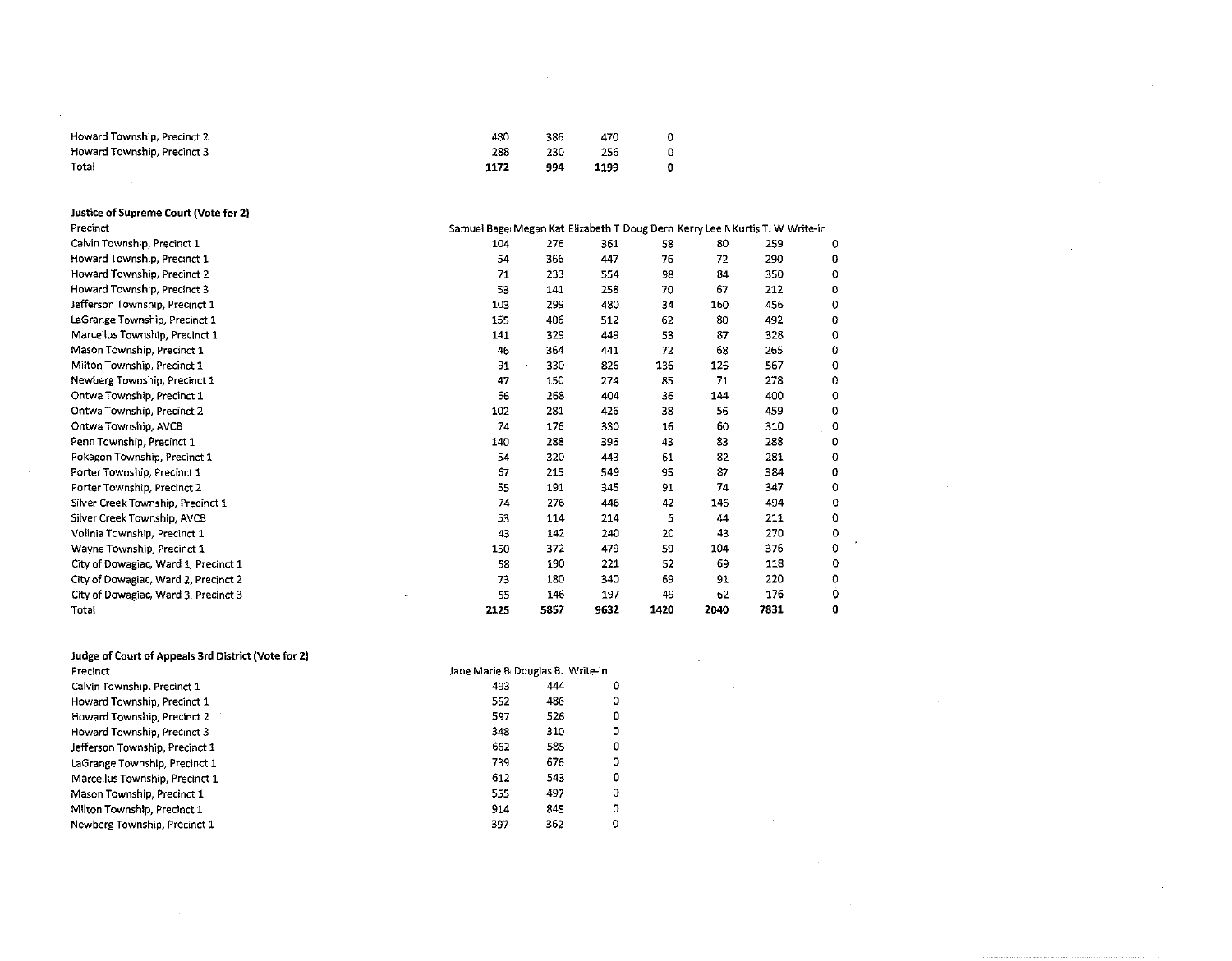| Ontwa Township, Precinct 1           | 590   | 522   | 0 |  |
|--------------------------------------|-------|-------|---|--|
| Ontwa Township, Precinct 2           | 600   | 541   | 0 |  |
| Ontwa Township, AVCB                 | 422   | 398   | 0 |  |
| Penn Township, Precinct 1            | 531   | 490   | ٥ |  |
| Pokagon Township, Precinct 1         | 544   | 479   | 0 |  |
| Porter Township, Precinct 1          | 603   | 552   | 0 |  |
| Porter Township, Precinct 2          | 462   | 417   | o |  |
| Silver Creek Township, Precinct 1    | 659   | 591   | 0 |  |
| Silver Creek Township, AVCB          | 286   | 261   | 0 |  |
| Volinia Township, Precinct 1         | 353   | 302   |   |  |
| Wayne Township, Precinct 1           | 673   | 603   | 0 |  |
| City of Dowagiac, Ward 1, Precinct 1 | 309   | 265   | 0 |  |
| City of Dowagiac, Ward 2, Precinct 2 | 441   | 377   | 0 |  |
| City of Dowagiac, Ward 3, Precinct 3 | 297   | 261   | 0 |  |
| Total                                | 12639 | 11333 | 0 |  |

 $\label{eq:2.1} \mathcal{L}_{\mathcal{A}}(\mathcal{A}) = \mathcal{L}_{\mathcal{A}}(\mathcal{A}) = \mathcal{L}_{\mathcal{A}}(\mathcal{A}) = \mathcal{L}_{\mathcal{A}}(\mathcal{A})$ 

 $\mathcal{L}^{\text{max}}_{\text{max}}$  and  $\mathcal{L}^{\text{max}}_{\text{max}}$ 

 $\label{eq:2.1} \frac{1}{2} \int_{\mathbb{R}^3} \left| \frac{1}{2} \left( \frac{1}{2} \right) \right| \, \frac{1}{2} \, \frac{1}{2} \int_{\mathbb{R}^3} \left| \frac{1}{2} \left( \frac{1}{2} \right) \right| \, \frac{1}{2} \, \frac{1}{2} \int_{\mathbb{R}^3} \left| \frac{1}{2} \left( \frac{1}{2} \right) \right| \, \frac{1}{2} \, \frac{1}{2} \int_{\mathbb{R}^3} \left| \frac{1}{2} \left( \frac{1}{2} \right) \$ 

 $\label{eq:2.1} \mathcal{L}(\mathcal{L}^{\mathcal{L}}_{\mathcal{L}}(\mathcal{L}^{\mathcal{L}}_{\mathcal{L}})) = \mathcal{L}(\mathcal{L}^{\mathcal{L}}_{\mathcal{L}}(\mathcal{L}^{\mathcal{L}}_{\mathcal{L}}))$ 

| Judge of Probate Court (Vote for 1)  |                        |   |  |
|--------------------------------------|------------------------|---|--|
| Precinct                             | Susan L. Dobi Write-in |   |  |
| Calvin Township, Precinct 1          | 601                    | 0 |  |
| Howard Township, Precinct 1          | 684                    | 0 |  |
| Howard Township, Precinct 2          | 730                    | 0 |  |
| Howard Township, Precinct 3          | 423                    | 0 |  |
| Jefferson Township, Precinct 1       | 803                    | 0 |  |
| LaGrange Township, Precinct 1        | 933                    | 0 |  |
| Marcellus Township, Precinct 1       | 717                    | ٥ |  |
| Mason Township, Precinct 1           | 691                    | 0 |  |
| Milton Township, Precinct 1          | 1037                   | 0 |  |
| Newberg Township, Precinct 1         | 469                    | ٥ |  |
| Ontwa Township, Precinct 1           | 697                    | o |  |
| Ontwa Township, Precinct 2           | 699                    | 0 |  |
| Ontwa Township, AVCB                 | 483                    | 0 |  |
| Penn Township, Precinct 1            | 639                    | 0 |  |
| Pokagon Township, Precinct 1         | 699                    | 0 |  |
| Porter Township, Precinct 1          | 712                    | 0 |  |
| Porter Township, Precinct 2          | 534                    | 0 |  |
| Silver Creek Township, Precinct 1    | 772                    | O |  |
| Silver Creek Township, AVCB          | 332                    | 0 |  |
| Volínia Township, Precinct 1         | 389                    | 0 |  |
| Wayne Township, Precinct 1           | 827                    | 0 |  |
| City of Dowagiac, Ward 1, Precinct 1 | 397                    | 0 |  |
| City of Dowagiac, Ward 2, Precinct 2 | 535                    | 0 |  |
| City of Dowagiac, Ward 3, Precinct 3 | 379                    | o |  |
| Total                                | 15182                  | 0 |  |

 $\mathcal{L}(\mathcal{L})$  .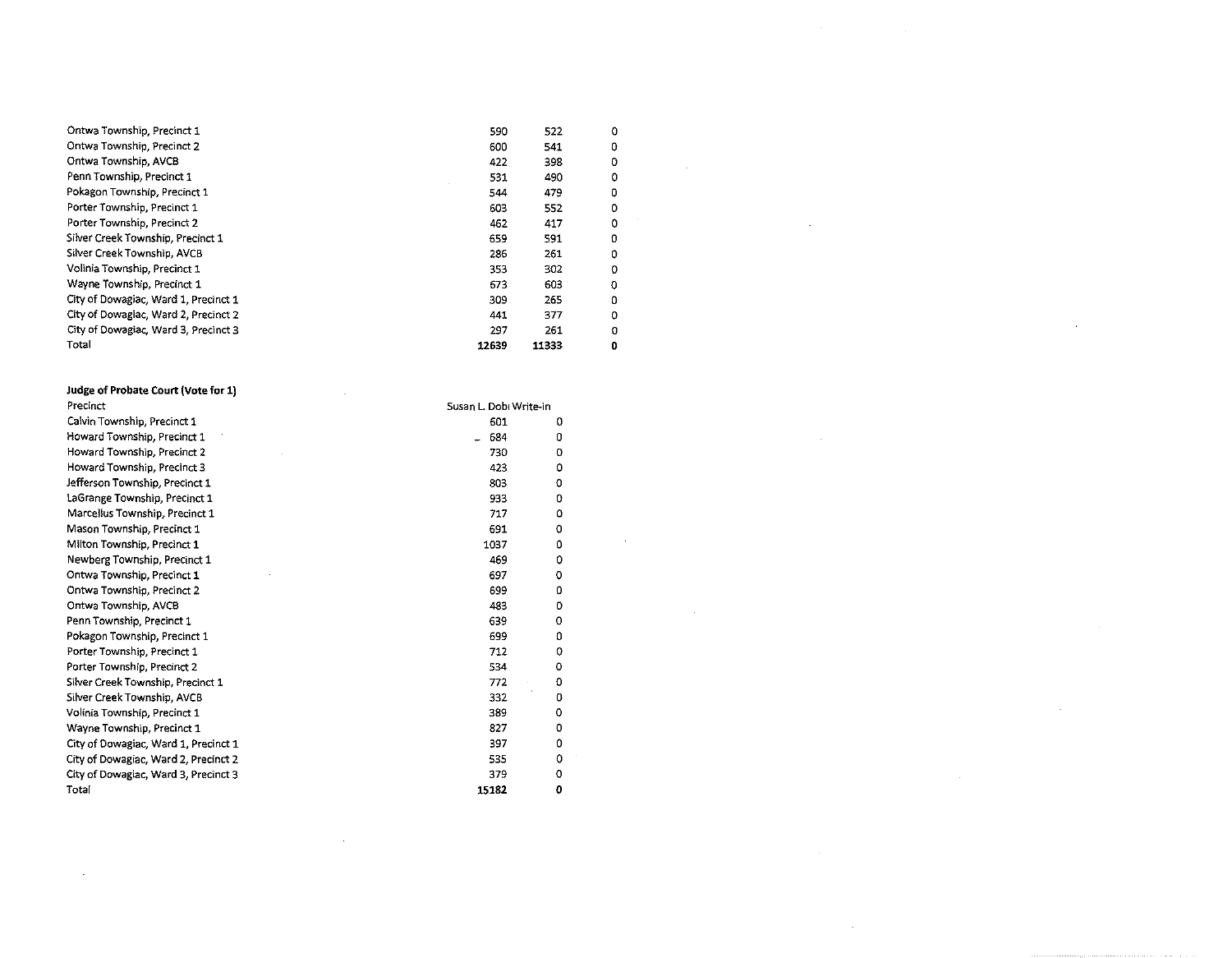## Southwestern Michigan College Trustee (Vote for 2}

| Precinct                             |      | Tom Buszek Elaine Fost Keith McKe Todd Obrei Write-in |      |      |              |
|--------------------------------------|------|-------------------------------------------------------|------|------|--------------|
| Calvin Township, Precinct 1          | 235  | 387                                                   | 280  | 210  | Ð            |
| Howard Township, Precinct 1          | 203  | 500                                                   | 335  | 242  | 0            |
| Howard Township, Precinct 2          | 187  | 435                                                   | 371  | 296  | 0            |
| Howard Township, Precinct 3          | 145  | 281                                                   | 160  | 178  | 0            |
| Jefferson Township, Precinct 1       | 353  | 461                                                   | 382  | 333  | 0            |
| LaGrange Township, Precinct 1        | 340  | 614                                                   | 489  | 323  | 0            |
| Marcellus Township, Precinct 1       | 179  | 335                                                   | 579  | 358  | 0            |
| Mason Township, Precinct 1           | 223  | 364                                                   | 251  | 390  | ۰o           |
| Milton Township, Precinct 1          | 456  | 654                                                   | 428  | 413  | 0            |
| Newberg Township, Precinct 1         | 120  | 254                                                   | 305  | 204  | 0            |
| Ontwa Township, Precinct 1           | 254  | 361                                                   | 355  | 379  | $\mathbf{0}$ |
| Ontwa Township, Precinct 2           | 262  | 385                                                   | 236  | 427  | 0            |
| Ontwa Township, AVCB                 | 124  | 263                                                   | 243  | 274  | ٥            |
| Penn Township, Precinct 1            | 277  | 373                                                   | 376  | 248  | o            |
| Pokagon Township, Precinct 1         | 297  | 476                                                   | 322  | 265  | 0            |
| Porter Township, Precinct 1          | 174  | 317                                                   | 479  | 369  | 0            |
| Porter Township, Precinct 2          | 153  | 280                                                   | 240  | 306  | ٥            |
| Silver Creek Township, Precinct 1    | 451  | 507                                                   | 337  | 273  | 0            |
| Silver Creek Township, AVCB          | 165  | 213                                                   | 161  | 115  | 0            |
| Volinia Township, Precinct 1         | 142  | 237                                                   | 258  | 160  | 0            |
| Wayne Township, Precinct 1           | 354  | 475                                                   | 481  | 325  | 0            |
| City of Dowagiac, Ward 1, Precinct 1 | 160  | 262                                                   | 142  | 159  | o            |
| City of Dowagiac, Ward 2, Precinct 2 | 251  | 341                                                   | 248  | 200  | O            |
| City of Dowagiac, Ward 3, Precinct 3 | 164  | 271                                                   | 166  | 137  | 0            |
| Total                                | 5669 | 9047                                                  | 7622 | 6584 | 0            |
|                                      |      |                                                       |      |      |              |

 $\mathcal{L}$ 

 $\sim 10^{-1}$ 

 $\sim$ 

| Hudson Memorial Building Director (Vote for 2) |                                   |     |  |  |  |
|------------------------------------------------|-----------------------------------|-----|--|--|--|
| Precinct                                       | Carolyn L. Co Jane Deuel Write-in |     |  |  |  |
| Marcellus Township, Precinct 1                 | 674                               | 589 |  |  |  |
| Total                                          | 674                               | 589 |  |  |  |
|                                                |                                   |     |  |  |  |

#### Village of Cassopolis President (Vote for 1) Precinct LaGrange Township, Precinct 1 Total David L. John Write-in 387 0 387 0

| Village of Marcellus President (Vote for 1) |                                |     |   |  |
|---------------------------------------------|--------------------------------|-----|---|--|
| Precinct                                    | Matthew Sch Ronald We Write-in |     |   |  |
| Marcellus Township, Precinct 1              | 166                            | 193 |   |  |
| Total                                       | 166                            | 193 | 0 |  |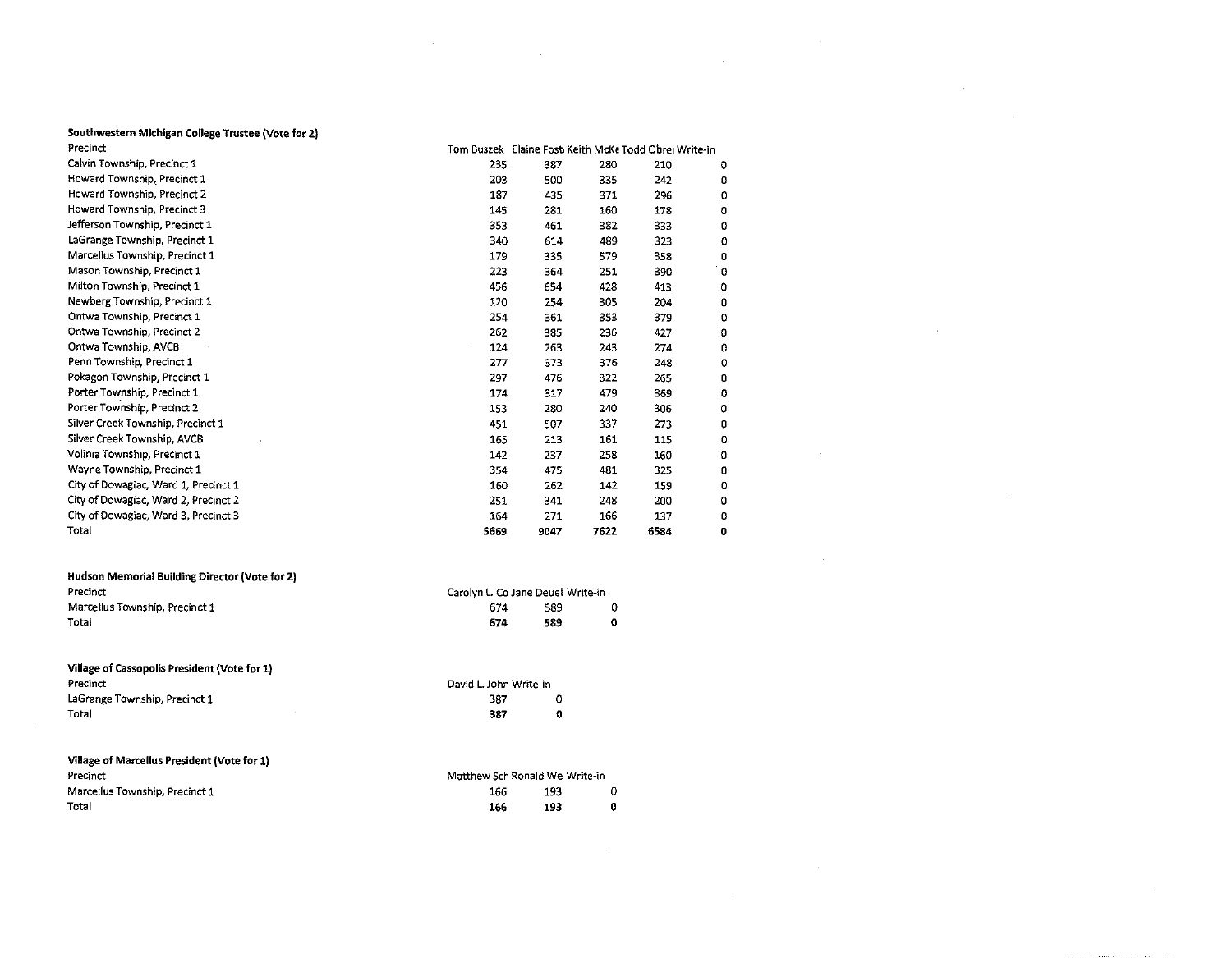| Village of Cassopolis Trustee (Vote for 3)          |                                                                        |      |      |                |             |             |
|-----------------------------------------------------|------------------------------------------------------------------------|------|------|----------------|-------------|-------------|
| Precinct                                            | Robert Ray C Mitchell Cc Travis Conr Geraldine I Katherine I Write-in  |      |      |                |             |             |
| LaGrange Township, Precinct 1                       | 191                                                                    | 197  | 168  | 194            | 210         | 0           |
| Total                                               | 191                                                                    | 197  | 168  | 194            | 210         | $\mathbf 0$ |
|                                                     |                                                                        |      |      |                |             |             |
| Village of Edwardsburg Trustee (Vote for 4)         |                                                                        |      |      |                |             |             |
| Precinct                                            | Terry L. Bidw Laura Hugh Jay Randall Jacque Tigh Kellen J. Va Write-in |      |      |                |             |             |
| Ontwa Township, Precinct 1                          | 117                                                                    | 130  | 72   | 138            | 82          | 0           |
| Ontwa Township, AVCB                                | 42                                                                     | 37   | 16   | 40             | 19          | 0           |
| Total                                               | 159                                                                    | 167  | 88   | 178            | 101         | 0           |
|                                                     |                                                                        |      |      |                |             |             |
| Village of Marcellus Trustee (Vote for 3)           |                                                                        |      |      |                |             |             |
| Precinct                                            | Dennis Lee Ir Ann L. Simr Burke H. W Write-in                          |      |      |                |             |             |
| Marcellus Township, Precinct 1                      | 242                                                                    | 254  | 186  | 0              |             |             |
| Total                                               | 242                                                                    | 254  | 186  | $\pmb{0}$      |             |             |
|                                                     |                                                                        |      |      |                |             |             |
| <b>Brandywine Schools Board Member (Vote for 4)</b> |                                                                        |      |      |                |             |             |
| Precinct                                            | Mary W. Duis Dennis S. H Jason Spitic Jerry Tibbs Write-in             |      |      |                |             |             |
| Milton Township, Precinct 1                         | 438                                                                    | 371  | 360  | 376            | 0           |             |
| Total                                               | 438                                                                    | 371  | 360  | 376            | O           |             |
|                                                     |                                                                        |      |      |                |             |             |
| Decatur Schools Board Member (Vote for 3)           |                                                                        |      |      |                |             |             |
| Precinct                                            | Tyler Augst Jon A. Baus Jim Kennec Write-in                            |      |      |                |             |             |
| Volinia Township, Precinct 1                        | 35                                                                     | 43   | 35   | 0              |             |             |
| Wayne Township, Precinct 1                          | 80                                                                     | 92   | 78   | 0              |             |             |
| Total                                               | 115                                                                    | 135  | 113  | $\mathbf 0$    |             |             |
|                                                     |                                                                        |      |      |                |             |             |
| Cassopolis Schools Board Member (Vote for 4)        |                                                                        |      |      |                |             |             |
| Precinct                                            | Lisa A. Cuttin Teresa S. D Deborah D. Susan Hors Write-in              |      |      |                |             |             |
| Calvin Township, Precinct 1                         | 416                                                                    | 381  | 420  | 405            | 0           |             |
| Howard Township, Precinct 1                         | 32                                                                     | 30   | 27   | 28             | $\mathbf 0$ |             |
| Jefferson Township, Precinct 1                      | 287                                                                    | 246  | 269  | 252            | 0           |             |
| LaGrange Township, Precinct 1                       | 453                                                                    | 444  | 468  | 415            | 0           |             |
| Newberg Township, Precinct 1                        | 28                                                                     | 30   | 31   | 29             | 0           |             |
| Penn Township, Precinct 1                           | 450                                                                    | 433  | 465  | 425            | 0           |             |
| Pokagon Township, Precinct 1                        | 48                                                                     | 47   | 54   | 48             | o           |             |
| Porter Township, Precinct 1                         | 22                                                                     | 20   | 25   | 20             | 0           |             |
| Wayne Township, Precinct 1                          | 6                                                                      | 3    | 3    | $\overline{2}$ | 0           |             |
| Total                                               | 1742                                                                   | 1634 | 1760 | 1624           | $\bullet$   |             |
|                                                     |                                                                        |      |      |                |             |             |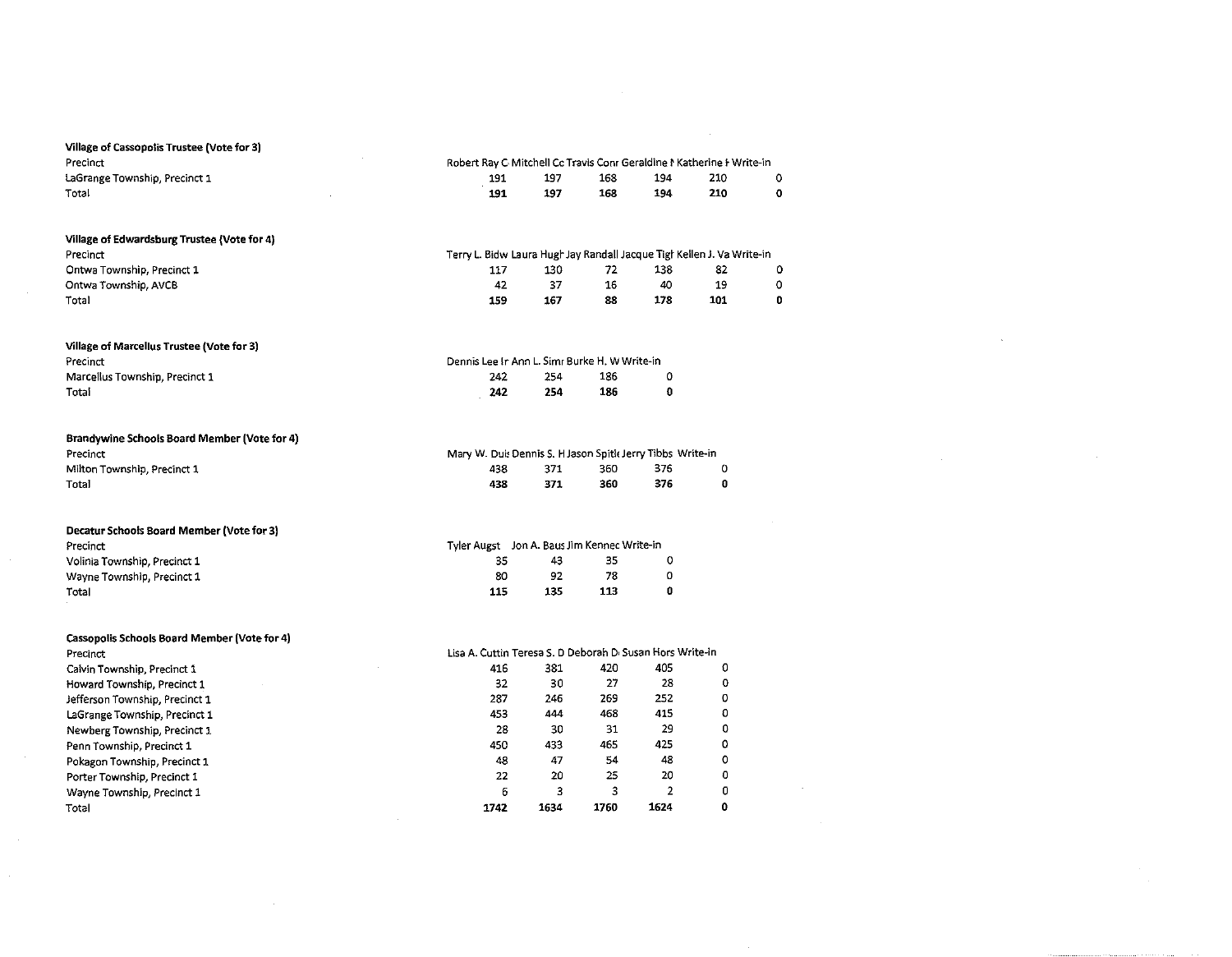#### Dowagiac Schools Board Member (Vote for 3)

| Precinct                             |      |      | Terry Groth Ron Jones Phyllis Sara Write-in |   |
|--------------------------------------|------|------|---------------------------------------------|---|
| LaGrange Township, Precinct 1        | 214  | 198  | 223                                         | o |
| Pokagon Township, Precinct 1         | 300  | 276  | 309                                         | 0 |
| Silver Creek Township, Precinct 1    | 555  | 506  | 589                                         | o |
| Silver Creek Township, AVCB          | 252  | 257  | 265                                         | ο |
| Volinia Township, Precinct 1         | 3    | з    | 4                                           | o |
| Wayne Township, Precinct 1           | 522  | 483  | 538                                         | o |
| City of Dowagiac, Ward 1, Precinct 1 | 235  | 229  | 287                                         | Ω |
| City of Dowagiac, Ward 2, Precinct 2 | 373  | 368  | 410                                         | o |
| City of Dowagiac, Ward 3, Precinct 3 | 274  | 239  | 294                                         | 0 |
| Total                                | 2728 | 2559 | 2919                                        | o |

 $\sim$ 

 $\mathbf{r}$ 

 $\mathcal{F}_{\text{max}}$ 

 $\sim 10^7$ 

#### Edwardsburg Schools Board Member (Vote for 3)

| Precinct                       | Becky Anson Tammy Nie Tony Overr Bill Rauch |      |      |      | Write-in   |  |
|--------------------------------|---------------------------------------------|------|------|------|------------|--|
| Howard Township, Precinct 2    | 147                                         | 119  | 102  | 93   | 0          |  |
| Jefferson Township, Precinct 1 | 449                                         | 592  | 483  | 345  | 0          |  |
| Mason Township, Precinct 1     | 364                                         | 349  | 343  | 256  | 0          |  |
| Milton Township, Precinct 1    | 347                                         | 307  | 285  | 254  | $\Omega$   |  |
| Ontwa Township, Precinct 1     | 564                                         | 503  | 448  | 359  | $^{\circ}$ |  |
| Ontwa Township, Precinct 2     | 652                                         | 841  | 669  | 499  | 0          |  |
| Ontwa Township, AVCB           | 351                                         | 385  | 288  | 252  | 0          |  |
| Total                          | 2510                                        | 2543 | 2198 | 1751 | 0          |  |
|                                |                                             |      |      |      |            |  |

#### Edwardsburg Schools Board Member Partial (Vote for 1)

| Precinct                       | Edward Patze Write-in |   |
|--------------------------------|-----------------------|---|
| Howard Township, Precinct 2    | 184                   | ٥ |
| Jefferson Township, Precinct 1 | 357                   | 0 |
| Mason Township, Precinct 1     | 487                   | 0 |
| Milton Township, Precinct 1    | 423                   | 0 |
| Ontwa Township, Precinct 1     | 679                   | 0 |
| Ontwa Township, Precinct 2     | 673                   | 0 |
| Ontwa Township, AVCB           | 424                   | 0 |
| Total                          | 3227                  | 0 |

| 522 | 614 | 562 | 566 |                                                         |
|-----|-----|-----|-----|---------------------------------------------------------|
| 147 | 147 | 142 | 161 |                                                         |
|     | 11  |     | 11  |                                                         |
| 239 | 252 | 242 | 245 |                                                         |
|     |     | 0   |     |                                                         |
|     |     |     |     | Edward S. As Nicki Welb: Tim Henry Joseph E. T Write-in |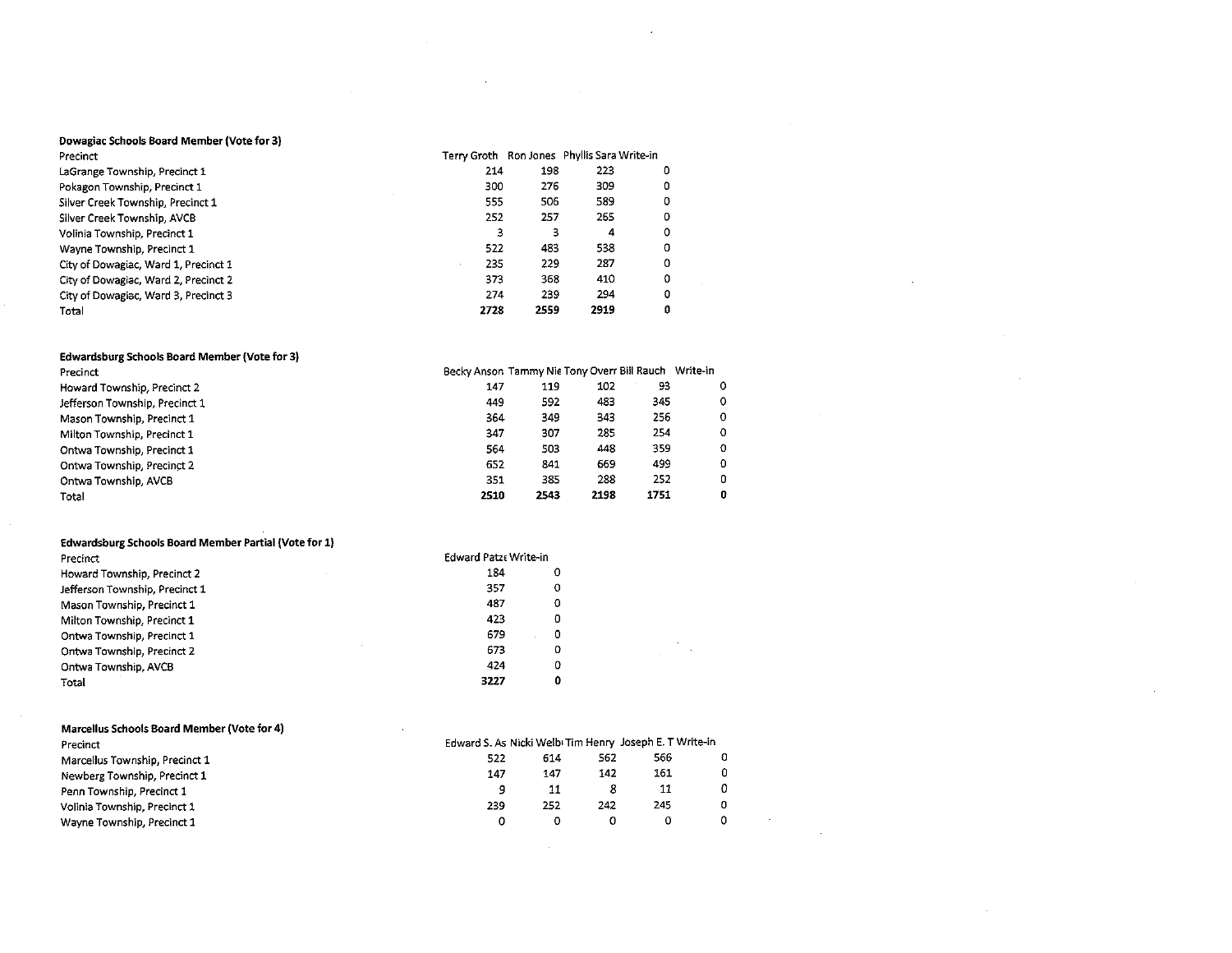| Total                                               | 917                                                 | 1024 | 954 | 983 |
|-----------------------------------------------------|-----------------------------------------------------|------|-----|-----|
|                                                     |                                                     |      |     |     |
| Eau Claire Public Schools Board Member (Vote for 4) |                                                     |      |     |     |
|                                                     |                                                     |      |     |     |
| Precinct                                            |                                                     |      |     |     |
| Silver Creek Township, Precinct 1                   | Darrell Lynn I Tom Ferry Anita Maric Write-in<br>12 | 10   | 9   | 0   |
| Silver Creek Township, AVCB                         | 9                                                   | 10   | 8   | 0   |

| Niles Community Schools Board Member (Vote for 2) |            |                    |   |
|---------------------------------------------------|------------|--------------------|---|
| Precinct                                          | David Fish | Mark Wort Write-in |   |
| Howard Township, Precinct 1                       | 517        | 491                | o |
| Howard Township, Precinct 2                       | 413        | 412                | o |
| Howard Township, Precinct 3                       | 299        | 317                | 0 |
| Pokagon Township, Precinct 1                      | 126        | 149                | 0 |
| Total                                             | 1355       | 1369               | 0 |

| <b>Constantine Public Schools Board Member (Vote for 2)</b> |                                                        |     |     |     |  |
|-------------------------------------------------------------|--------------------------------------------------------|-----|-----|-----|--|
| Precinct                                                    | Benjamin Fric Ron Hulett Wendy Roc Marinda St Write-in |     |     |     |  |
| Mason Township, Precinct 1                                  | 61                                                     | 37  | 85  | 70  |  |
| Newberg Township, Precinct 1                                | 18                                                     | 20  | 29  | 26  |  |
| Porter Township, Precinct 1                                 | 177                                                    | 135 | 378 | 430 |  |
| Porter Township, Precinct 2                                 | 52                                                     | 47  | 85  | 96  |  |
| Total                                                       | 308                                                    | 239 | 577 | 622 |  |

| <b>Constantine Public Schools Board Member Partial (Vote for 1)</b> |                        |   |
|---------------------------------------------------------------------|------------------------|---|
| Precinct                                                            | Syntia Zapata Write-in |   |
| Mason Township, Precinct 1                                          | 124                    | 0 |
| Newberg Township, Precinct 1                                        | 41                     | o |
| Porter Township, Precinct 1                                         | 542                    | 0 |
| Porter Township, Precinct 2                                         | 130                    | 0 |
| Total                                                               | 837                    | O |

| Three Rivers Community Schools Board Member (Vote for 3) |                                                                                  |     |    |    |    |    |  |
|----------------------------------------------------------|----------------------------------------------------------------------------------|-----|----|----|----|----|--|
| Precinct                                                 | Gordon C. Ad Linda L. Bal Ryan D. Co: Kevin Hami Geraldine J Erin Nowal Write-in |     |    |    |    |    |  |
| Newberg Township, Precinct 1                             | 45                                                                               | 106 | 66 | 50 | 42 | 86 |  |
| Porter Township, Precinct 1                              |                                                                                  |     | 14 |    |    |    |  |
| Total                                                    | 49                                                                               | 124 | 80 | 59 | 48 | 93 |  |

**White Pigeon Community Schools Board Member (Vote for 4)**  Precinct

 $\Delta \phi = 0.01$ 

Nicole Olden Sheila Robi Pam Shenk Write-in

 $\sim 10^7$ 

0

 $\sim$ 

 $\sim 10^{-1}$ 

 $\sim$ 

 $\sim$   $\sim$ 

 $\sim$ 

 $\mathcal{L}$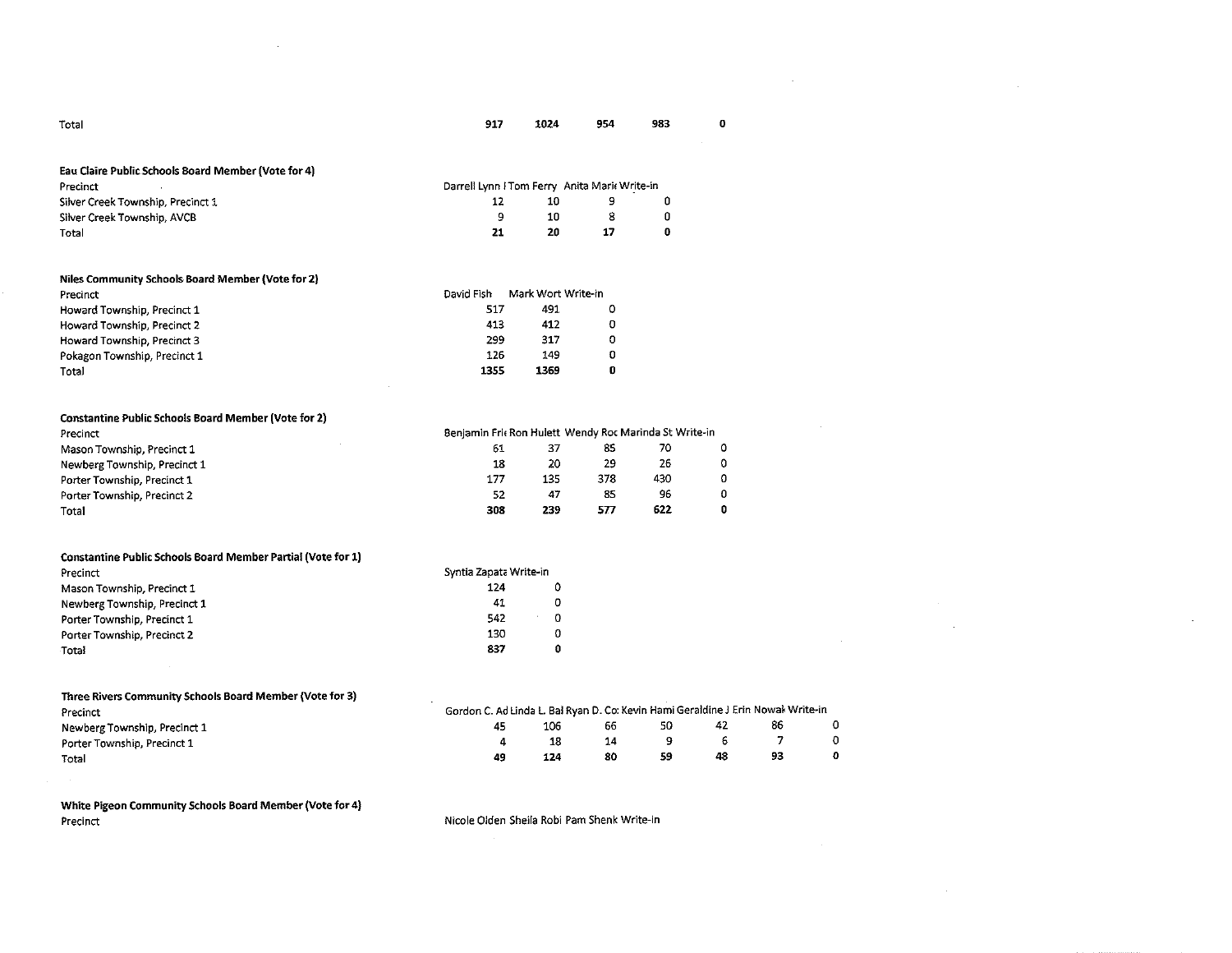|     | Ω   |     |  |
|-----|-----|-----|--|
| 55  | 51  | 44  |  |
| 311 | 278 | 266 |  |
| 367 | 329 | 311 |  |
|     |     |     |  |

 $\sim 10^6$ 

 $\sim$ 

 $\sim$ 

 $\sim$ 

 $\sim$   $\sim$ 

#### **White Pigeon Community Schools Board Member Partial (Vote for 2)**

| Precinct                    | Daniel L. Croi Write-in |   |
|-----------------------------|-------------------------|---|
| Mason Township, Precinct 1  |                         |   |
| Porter Township, Precinct 1 | 67                      | 0 |
| Porter Township, Precinct 2 | 364                     | 3 |
| Total                       | 433                     | 3 |

| State Proposal 18-1 (Vote for 1)     |     |       |      |
|--------------------------------------|-----|-------|------|
| Precinct                             | Yes | No    |      |
| Calvin Township, Precinct 1          |     | 417   | 318  |
| Howard Township, Precinct 1          |     | 489   | 466  |
| Howard Township, Precinct 2          |     | 518   | 437  |
| Howard Township, Precinct 3          |     | 306   | 261  |
| Jefferson Township, Precinct 1       |     | 587   | 463  |
| LaGrange Township, Precinct 1        |     | 672   | 485  |
| Marcellus Township, Precinct 1       |     | 529   | 395  |
| Mason Township, Precinct 1           |     | 465   | 408  |
| Milton Township, Precinct 1          |     | 661   | 757  |
| Newberg Township, Precinct 1         |     | 320   | 288  |
| Ontwa Township, Precinct 1           |     | 513   | 416  |
| Ontwa Township, Precinct 2           |     | 537   | 391  |
| Ontwa Township, AVCB                 |     | 238   | 352  |
| Penn Township, Precinct 1            |     | 418   | 378  |
| Pokagon Township, Precinct 1         |     | 497   | 372  |
| Porter Township, Precinct 1          |     | 496   | 426  |
| Porter Township, Precinct 2          |     | 384   | 365  |
| Silver Creek Township, Precinct 1    |     | 476   | 475  |
| Silver Creek Township, AVCB          |     | 128   | 254  |
| Volinia Township, Precinct 1         |     | 226   | 266  |
| Wayne Township, Precinct 1           |     | 534   | 473  |
| City of Dowagiac, Ward 1, Precinct 1 |     | 334   | 163  |
| City of Dowagiac, Ward 2, Precinct 2 |     | 395   | 236  |
| City of Dowagiac, Ward 3, Precinct 3 |     | 235   | 188  |
| Total                                |     | 10425 | 9033 |
|                                      |     |       |      |
| State Proposal 18-2 (Vote for 1)     |     |       |      |

| Precinct                    | Yes | No |     |
|-----------------------------|-----|----|-----|
| Calvin Township, Precinct 1 |     |    | 341 |

 $\sim 10^{-1}$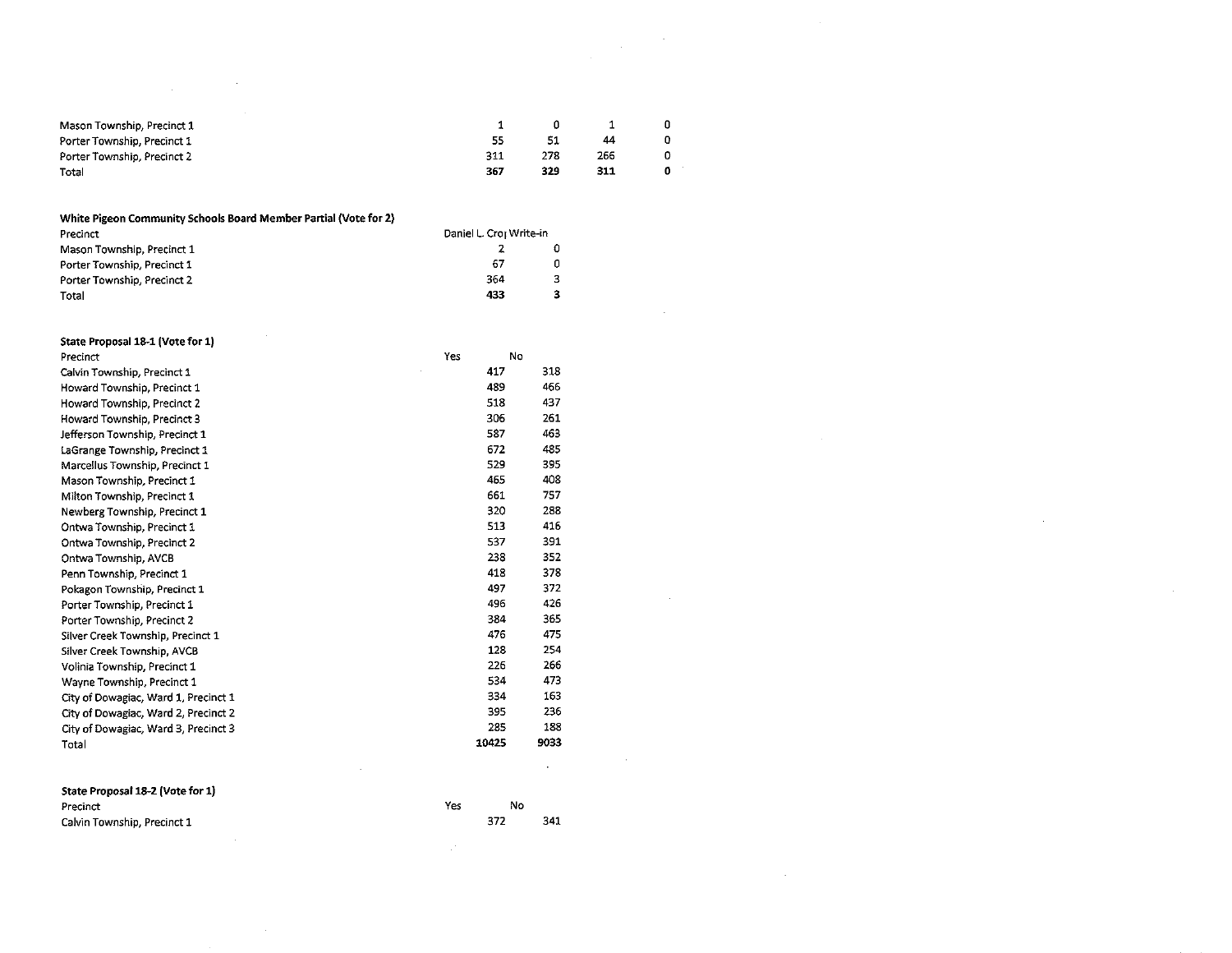| Howard Township, Precinct 1          | 464  | 453  |
|--------------------------------------|------|------|
| Howard Township, Precinct 2          | 494  | 433  |
| Howard Township, Precinct 3          | 272  | 272  |
| Jefferson Township, Precinct 1       | 528  | 481  |
| LaGrange Township, Precinct 1        | 641  | 470  |
| Marcellus Township, Precinct 1       | 482  | 394  |
| Mason Township, Precinct 1           | 404  | 424  |
| Milton Township, Precinct 1          | 666  | 694  |
| Newberg Township, Precinct 1         | 286  | 299  |
| Ontwa Township, Precinct 1           | 483  | 401  |
| Ontwa Township, Precinct 2           | 489  | 393  |
| Ontwa Township, AVCB                 | 305  | 254  |
| Penn Township, Precinct 1            | 414  | 369  |
| Pokagon Township, Precinct 1         | 454  | 393  |
| Porter Township, Precinct 1          | 462  | 447  |
| Porter Township, Precinct 2          | 392  | 329  |
| Silver Creek Township, Precinct 1    | 425  | 504  |
| Silver Creek Township, AVCB          | 195  | 181  |
| Volinia Township, Precinct 1         | 207  | 275  |
| Wayne Township, Precinct 1           | 503  | 480  |
| City of Dowagiac, Ward 1, Precinct 1 | 299  | 172  |
| City of Dowagiac, Ward 2, Precinct 2 | 376  | 233  |
| City of Dowagiac, Ward 3, Precinct 3 | 253  | 195  |
| Total                                | 9867 | 8887 |

 $\label{eq:2.1} \begin{split} \mathcal{L}_{\text{max}}(\mathcal{L}_{\text{max}}) = \mathcal{L}_{\text{max}}(\mathcal{L}_{\text{max}}) \,, \end{split}$ 

 $\label{eq:2.1} \mathcal{L}(\mathcal{L}(\mathcal{L})) = \mathcal{L}(\mathcal{L}(\mathcal{L})) = \mathcal{L}(\mathcal{L}(\mathcal{L})) = \mathcal{L}(\mathcal{L}(\mathcal{L})) = \mathcal{L}(\mathcal{L}(\mathcal{L}))$ 

 $\label{eq:2.1} \frac{1}{\sqrt{2\pi}}\left(\frac{1}{\sqrt{2\pi}}\right)^{2/3}\frac{1}{\sqrt{2\pi}}\left(\frac{1}{\sqrt{2\pi}}\right)^{2/3}\frac{1}{\sqrt{2\pi}}\left(\frac{1}{\sqrt{2\pi}}\right)^{2/3}\frac{1}{\sqrt{2\pi}}\left(\frac{1}{\sqrt{2\pi}}\right)^{2/3}\frac{1}{\sqrt{2\pi}}\left(\frac{1}{\sqrt{2\pi}}\right)^{2/3}\frac{1}{\sqrt{2\pi}}\frac{1}{\sqrt{2\pi}}\frac{1}{\sqrt{2\pi}}\frac{1}{\sqrt{2\$ 

 $\label{eq:2.1} \mathcal{L}(\mathcal{L}^{\mathcal{L}}_{\mathcal{L}}(\mathcal{L}^{\mathcal{L}}_{\mathcal{L}})) = \mathcal{L}(\mathcal{L}^{\mathcal{L}}_{\mathcal{L}}(\mathcal{L}^{\mathcal{L}}_{\mathcal{L}})) = \mathcal{L}(\mathcal{L}^{\mathcal{L}}_{\mathcal{L}}(\mathcal{L}^{\mathcal{L}}_{\mathcal{L}}))$ 

 $\mathcal{L}(\mathcal{L}(\mathcal{L}(\mathcal{L}(\mathcal{L}(\mathcal{L}(\mathcal{L}(\mathcal{L}(\mathcal{L}(\mathcal{L}(\mathcal{L}(\mathcal{L}(\mathcal{L}(\mathcal{L}(\mathcal{L}(\mathcal{L}(\mathcal{L}(\mathcal{L}(\mathcal{L}(\mathcal{L}(\mathcal{L}(\mathcal{L}(\mathcal{L}(\mathcal{L}(\mathcal{L}(\mathcal{L}(\mathcal{L}(\mathcal{L}(\mathcal{L}(\mathcal{L}(\mathcal{L}(\mathcal{L}(\mathcal{L}(\mathcal{L}(\mathcal{L}(\mathcal{L}(\mathcal{$ 

 $\mathcal{L}(\mathcal{L}^{\mathcal{L}})$  and  $\mathcal{L}^{\mathcal{L}}$  are the set of the set of  $\mathcal{L}^{\mathcal{L}}$ 

| State Proposal 18-3 (Vote for 1)  |     |    |     |
|-----------------------------------|-----|----|-----|
| Precinct                          | Yes | No |     |
| Calvin Township, Precinct 1       | 476 |    | 241 |
| Howard Township, Precinct 1       | 537 |    | 397 |
| Howard Township, Precinct 2       | 574 |    | 368 |
| Howard Township, Precinct 3       | 326 |    | 229 |
| Jefferson Township, Precinct 1    | 651 |    | 377 |
| LaGrange Township, Precinct 1     | 759 |    | 376 |
| Marcellus Township, Precinct 1    | 570 |    | 323 |
| Mason Township, Precinct 1        | 525 |    | 327 |
| Milton Township, Precinct 1       | 819 |    | 570 |
| Newberg Township, Precinct 1      | 350 |    | 245 |
| Ontwa Township, Precinct 1        | 579 |    | 331 |
| Ontwa Township, Precinct 2        | 600 |    | 312 |
| Ontwa Township, AVCB              | 343 |    | 236 |
| Penn Township, Precinct 1         | 467 |    | 321 |
| Pokagon Township, Precinct 1      | 524 |    | 332 |
| Porter Township, Precinct 1       | 518 |    | 397 |
| Porter Township, Precinct 2       | 464 |    | 276 |
| Silver Creek Township, Precinct 1 | 529 |    | 400 |